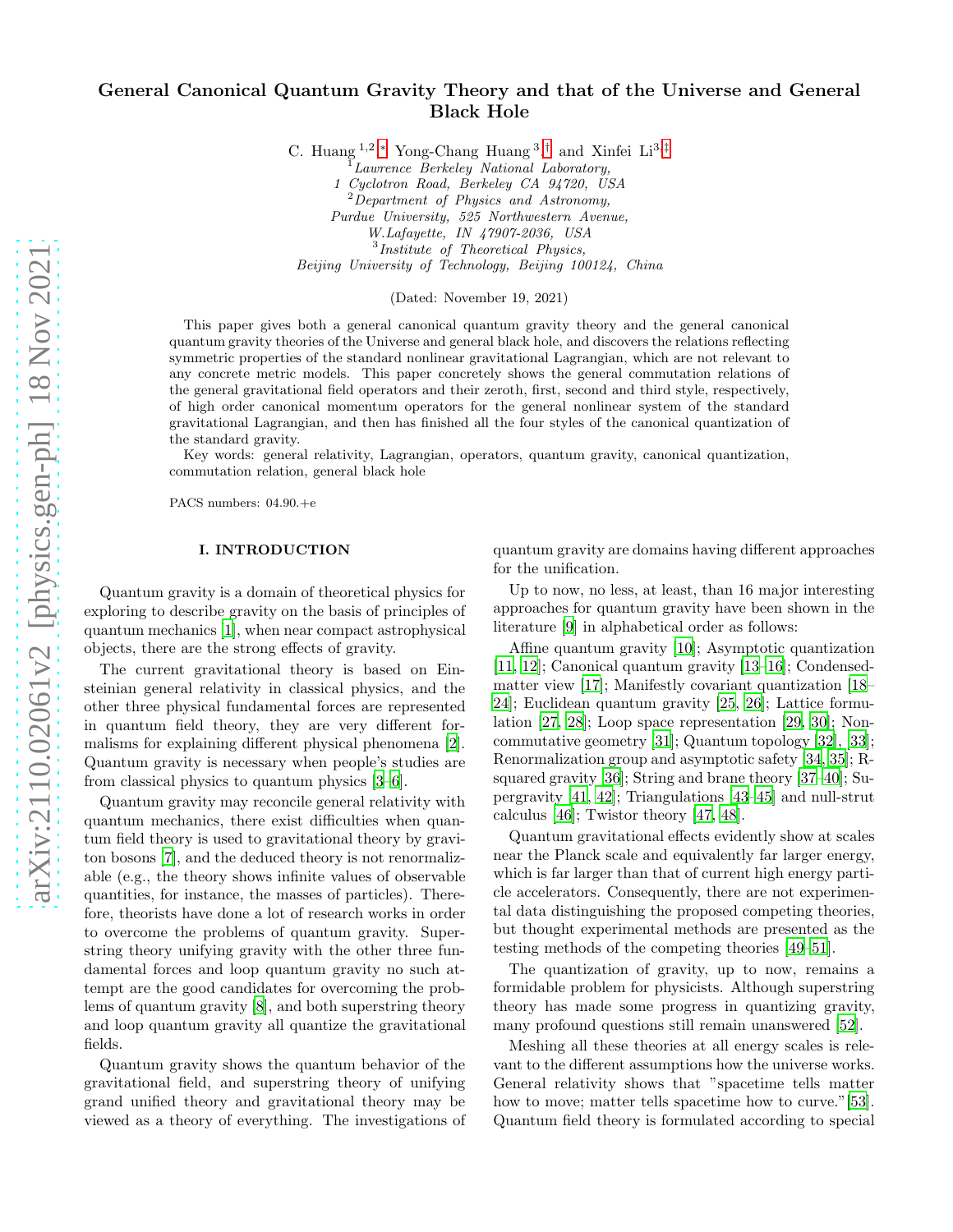relativity in the flat spacetime. When treating gravitation as a simple quantum field, which will result in that the theory is not renormalizable [\[7](#page-8-7)]. Quantizing gravity becomes key challenges, and is no longer applicable in flat spacetime [\[54\]](#page-9-18).

Quantum gravitational theory is widely hoped to understand the origin of the universe and the behaviors of black holes [\[55](#page-9-19)]. Some different quantum physics systems are investigated [\[56](#page-9-20)], and Minimal area surfaces dual to Wilson loops are studied [\[57\]](#page-9-21).

The appearance of singularity of infinite large of spacetime curvature in general relativity (meaning its structure has a microscopic scale) requires the establishment of a complete theory of quantum gravity. The quantum gravitational theory needs to be able to describe the conditions inside black holes and in the very early universe, where gravity and the related spacetime geometry need to be described in quantized formulism. Despite lots of efforts by physicists and the developments of some potential candidate theories, humans have yet to come up with a complete and self-consistent theory of quantum gravity. This paper wants to solve the problems in order to give a complete and self-consistent general theory of quantum gravity.

Especially, after having done almost all sorts of the great efforts, e.g., see refs. [\[58](#page-9-22)[–61\]](#page-9-23), theoretical physicists, all over the world, doing research on modern field theory still don't know and haven't found the general theory of quantum gravity. All these very hard problems can be called as quantum gravity puzzles. In order to solve the puzzles of quantum gravity, so the experts in quantum gravity try to study different kinds of gravity, specially, the gravity of black holes and their related quantization, try to find out the most general characteristics of quantum gravity, so as to establish the general theory of quantum gravity.

In this paper, according to the general method of canonical field theory in modern quantum field theory, we not only find and establish the general canonical quantum gravity theory, but also give their application to the Universe and general black hole, i.e., we deduce the geneal canonical quantum gravity theories of the Universe and general black hole.

The arrangement of this paper is: Sect. 2 gives canonical conjugate momentum opretors corresponding gravitational field operators, Sect. 3 studies energy of gravitational field of the standard gravtational Lagrangian, Sect.4 shows further investigations of quantization of quantum gravitational fields, Sect.5 investigates commutation relation for gravitational fields and the first style of momenta, Sect. 6 shows commutation relation for gravitational fields and the second style of momenta, Sect. 7 studies commutation relation for graviational fields and the third style of momenta, Sect.8 shows the general canonical quantum gravity of the Universe, and Sect. 9 gives the general canonical quantum gravity of general black hole, Sect. 10 is summary and conclusion.

### II. CANONICAL CONJUGATE MOMENTUM OPRETORS CORRESPONDING GRAVITATIONAL FIELD OPERATORS

We generally consider granvitational field operators

$$
\hat{g}_{\mu\nu}(x) = \hat{g}_{\nu\mu}(x), \mu, \nu = 0, 1, 2, 3,
$$
\n(2.1)

thus there are ten independent components.

We need to specially stress that our investigations in this paper are very general for the standard gravitational field Lagrangian that has gotten the huge successes in classical physics, and are not dependent on any concrete metric model through the whole paper. Thus, the studies of this paper is of the general theory of quantum gravity.

When we generalize coordinate operators and canonical momentum operators of finite degrees of freedom to gravity field operators and its canonical conjugate momenta of infinite degrees of freedom, physics consistence requires us to generalize commutation relation of coordinate operators and momentum operators in the first quantization to commutation relation of gravity field operators and its canonical conjugate momenta

$$
[\hat{g}_{\mu\nu}(\mathbf{x},t),\hat{\pi}^{\alpha\beta}(\mathbf{x}',t')]_{t=t'}=i\Delta^{\alpha\beta}_{\mu\nu}\delta(\mathbf{x}-\mathbf{x}'),\qquad(2.2)
$$

where  $\Delta_{\mu\nu}^{\alpha\beta}$  is a general operator function decided by satisfying some conditions of this system, the corresponding canonical momentum is

$$
\pi^{\mu\nu}(\mathbf{x},t) = \frac{\partial \mathcal{L}}{\partial \partial_t g_{\mu\nu}(\mathbf{x},t)} \to \hat{\pi}^{\mu\nu}(\mathbf{x},t) = \frac{\partial \hat{\mathcal{L}}}{\partial \partial_t \hat{g}_{\mu\nu}(\mathbf{x},t)},
$$
\n(2.3)\n
$$
\mathcal{L} = \kappa R = \kappa g^{\alpha\beta} R_{\alpha\beta},
$$
\n(2.4)

where  $\mathcal{L}$ , R and  $\kappa$  are the standard Lagrangian density of general relativity [\[62](#page-9-24)], the scalar curvature and the coupling constant of the general gravity system, respectively.

Generally taking the standard Lagrangian density (2.4) of this system and using eq.(2.3), we get

$$
\pi^{\mu\nu}(\mathbf{x},t) = \frac{\partial \mathcal{L}}{\partial \partial_t g_{\mu\nu}(\mathbf{x},t)} = \kappa g^{\alpha\beta} \frac{\partial R_{\alpha\beta}}{\partial \partial_t g_{\mu\nu}(\mathbf{x},t)}.
$$
 (2.5)

Putting

$$
R_{\alpha\beta} = \Gamma^{\sigma}_{\alpha\sigma,\beta} - \Gamma^{\sigma}_{\alpha\beta,\sigma} + \Gamma^{\sigma}_{\rho\beta}\Gamma^{\rho}_{\alpha\sigma} - \Gamma^{\sigma}_{\rho\sigma}\Gamma^{\rho}_{\alpha\beta} \tag{2.6}
$$

into eq. $(2.5)$ , it follows that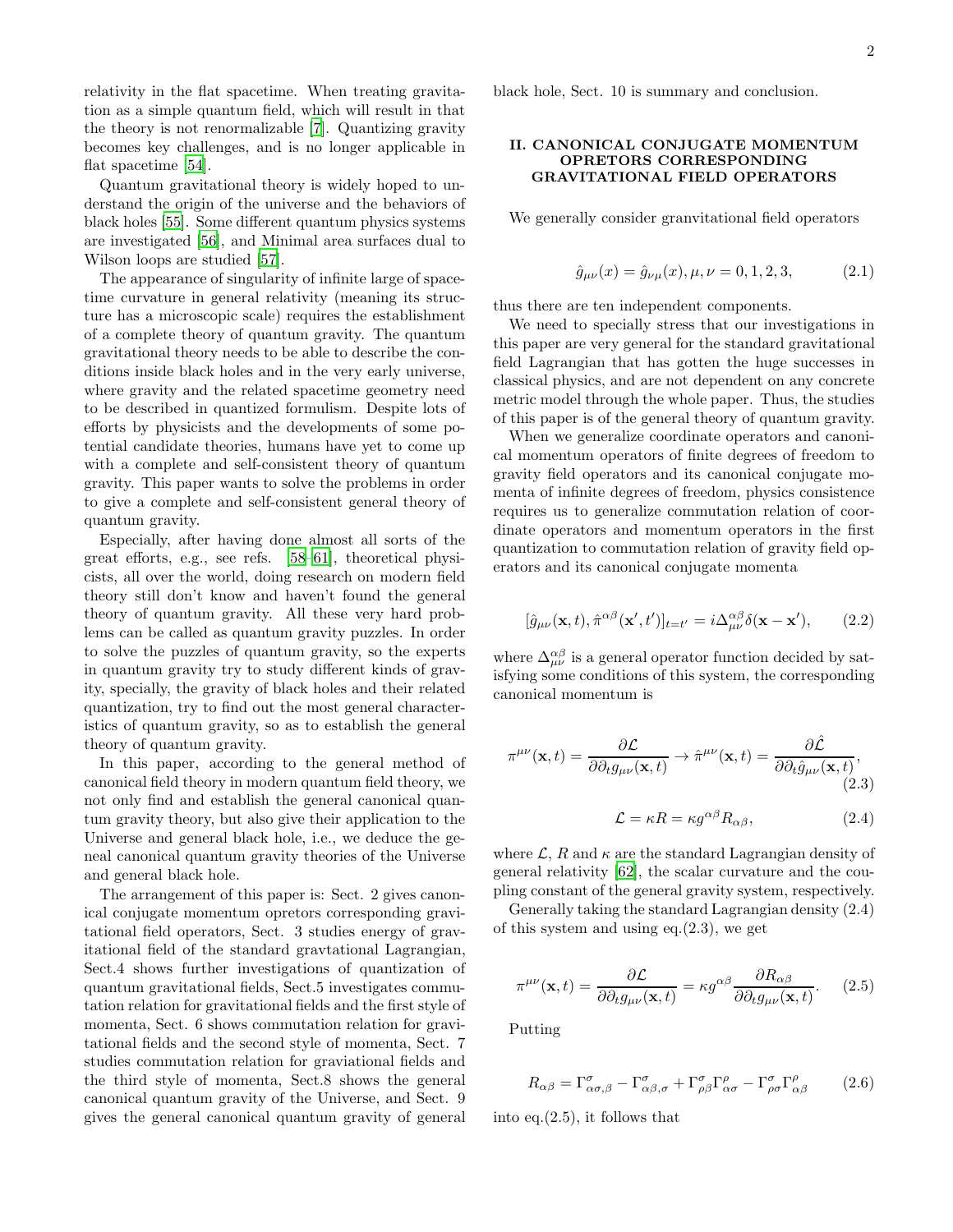$$
\pi^{\mu\nu}(\mathbf{x},t) = \kappa g^{\alpha\beta} \frac{\partial (\Gamma^{\sigma}_{\alpha\sigma,\beta} - \Gamma^{\sigma}_{\alpha\beta,\sigma} + \Gamma^{\sigma}_{\rho\beta} \Gamma^{\rho}_{\alpha\sigma} - \Gamma^{\sigma}_{\rho\sigma} \Gamma^{\rho}_{\alpha\beta})}{\partial \partial_t g_{\mu\nu}(\mathbf{x},t)}.
$$
\n(2.7)

Using connection

$$
\Gamma^{\sigma}_{\rho\beta} = \frac{1}{2} g^{\sigma\gamma} (g_{\gamma\beta,\rho} + g_{\rho\gamma,\beta} - g_{\rho\beta,\gamma}), \qquad (2.8)
$$

eq. $(2.7)$  can be rewritten as

$$
\pi^{t\mu\nu}(\mathbf{x},t) = \kappa g^{\alpha\beta} \frac{\partial}{\partial \partial_t g_{\mu\nu}(\mathbf{x},t)}[
$$

$$
\frac{1}{2}g_{,\beta}^{\sigma\gamma}(g_{\gamma\sigma,\alpha} + g_{\alpha\gamma,\sigma} - g_{\alpha\sigma,\gamma}) - \frac{1}{2}g_{,\sigma}^{\sigma\gamma}(g_{\gamma\beta,\alpha} + g_{\alpha\gamma,\beta} - g_{\alpha\beta,\gamma}) \n+ \frac{1}{2}g^{\sigma\gamma}(g_{\gamma\beta,\rho} + g_{\rho\gamma,\beta} - g_{\rho\beta,\gamma})\frac{1}{2}g^{\rho\gamma}(g_{\gamma\sigma,\alpha} + g_{\alpha\gamma,\sigma} - g_{\alpha\sigma,\gamma})
$$

$$
-\frac{1}{2}g^{\sigma\gamma}(g_{\gamma\sigma,\rho}+g_{\rho\gamma,\sigma}-g_{\rho\sigma,\gamma})\frac{1}{2}g^{\rho\gamma}(g_{\gamma\beta,\alpha}+g_{\alpha\gamma,\beta}-g_{\alpha\beta,\gamma})].
$$
\n(2.9)

Using formulae

$$
g^{\sigma\mu}g_{\mu\beta,\rho} = -g^{\sigma\mu}_{,\rho}g_{\mu\beta}, g^{\sigma\mu}g_{\mu\beta,\rho}g^{\beta\alpha} = -g^{\sigma\mu}_{,\rho}g_{\mu\beta}g^{\beta\alpha} = -g^{\sigma\alpha}_{,\rho},
$$
\n(2.10)\neq2.10

$$
\pi^{t\mu\nu}(\mathbf{x},t) = \kappa g^{\alpha\beta} \left[\frac{-1}{2} g^{\sigma\tau} \delta^t_{\beta} \delta^{\mu}_{\tau} \delta^{\nu}_{\varepsilon} g^{\varepsilon\gamma} (g_{\gamma\sigma,\alpha} + g_{\alpha\gamma,\sigma} - g_{\alpha\sigma,\gamma})\right]
$$

$$
-\frac{1}{2}g^{\sigma\tau}g_{\tau\epsilon,\beta}g^{\epsilon\gamma}(\delta^t_{\alpha}\delta^{\mu}_{\gamma}\delta^{\nu}_{\sigma} + \delta^t_{\sigma}\delta^{\mu}_{\alpha}\delta^{\nu}_{\gamma} - \delta^t_{\gamma}\delta^{\mu}_{\alpha}\delta^{\nu}_{\sigma})
$$
  
+
$$
\frac{1}{2}g^{\sigma\tau}\delta^t_{\sigma}\delta^{\mu}_{\tau}\delta^{\nu}_{\epsilon}g^{\epsilon\gamma}(g_{\gamma\beta,\alpha} + g_{\alpha\gamma,\beta} - g_{\alpha\beta,\gamma})
$$
  
+
$$
\frac{1}{2}g^{\sigma\tau}g_{\tau\epsilon,\sigma}g^{\epsilon\gamma}(\delta^t_{\alpha}\delta^{\mu}_{\gamma}\delta^{\nu}_{\beta} + \delta^t_{\beta}\delta^{\mu}_{\alpha}\delta^{\nu}_{\gamma} - \delta^t_{\gamma}\delta^{\mu}_{\alpha}\delta^{\nu}_{\beta}) + \frac{1}{4}g^{\sigma\gamma}(\delta^t_{\rho}\delta^{\mu}_{\gamma}\delta^{\nu}_{\beta} + \delta^t_{\beta}\delta^{\mu}_{\rho}\delta^{\nu}_{\gamma} - \delta^t_{\gamma}\delta^{\mu}_{\rho}\delta^{\nu}_{\beta})g^{\rho\gamma'}(g_{\gamma'\sigma,\alpha} + g_{\alpha\gamma',\sigma} - g_{\alpha\sigma,\gamma'}) + \frac{1}{4}g^{\sigma\gamma}(g_{\gamma\beta,\rho} + g_{\rho\gamma,\beta} - g_{\rho\beta,\gamma})g^{\rho\gamma'}(\delta^t_{\alpha}\delta^{\mu}_{\gamma}\delta^{\nu}_{\sigma} + \delta^t_{\sigma}\delta^{\mu}_{\alpha}\delta^{\nu}_{\gamma'} - \delta^t_{\gamma'}\delta^{\mu}_{\alpha}\delta^{\nu}_{\sigma}) -
$$

$$
\begin{array}{l} \displaystyle \frac{1}{4}g^{\sigma\gamma}(\delta^t_\rho\delta^\mu_\gamma\delta^\nu_\sigma+\delta^t_\sigma\delta^\mu_\rho\delta^\nu_\gamma-\delta^t_\gamma\delta^\mu_\rho\delta^\nu_\sigma)g^{\rho\gamma'}(g_{\gamma'\beta,\alpha}+g_{\alpha\gamma',\beta}-g_{\alpha\beta,\gamma'})\\ \\ \displaystyle -\frac{1}{4}g^{\sigma\gamma}(g_{\gamma\sigma,\rho}+g_{\rho\gamma,\sigma}-g_{\rho\sigma,\gamma})g^{\rho\gamma'}(\delta^t_\alpha\delta^\mu_{\gamma'}\delta^\nu_\beta+\delta^t_\beta\delta^\mu_\alpha\delta^\nu_{\gamma'}-\delta^t_{\gamma'}\delta^\mu_\alpha\delta^\nu_\beta) \end{array}
$$

(2.11) For convenience and simplicity and no losing generality, we transform eq.(2.11) as coveriant 3-order tensor

$$
\pi_{\lambda\theta\chi}(\mathbf{x},t) = g_{\tau\lambda}g_{\mu\theta}g_{\nu\chi}\pi^{\tau\mu\nu}(\mathbf{x},t) =
$$

$$
\kappa[\frac{-1}{2}g_{\tau\lambda}g_{\mu\theta}g_{\nu\chi}g^{\alpha\beta}g^{\sigma\tau'}\delta_{\beta}^{\tau}\delta_{\tau'}^{\mu}\delta_{\varepsilon}^{\nu}g^{\varepsilon\gamma}(g_{\gamma\sigma,\alpha} + g_{\alpha\gamma,\sigma} - g_{\alpha\sigma,\gamma})
$$

$$
-\frac{1}{2}g_{\tau\lambda}g_{\mu\theta}g_{\nu\chi}g^{\alpha\beta}g^{\sigma\tau'}g_{\tau'\varepsilon,\beta}g^{\varepsilon\gamma}(\delta^{\tau}_{\alpha}\delta^{\mu}_{\gamma}\delta^{\nu}_{\sigma} + \delta^{\tau}_{\sigma}\delta^{\mu}_{\alpha}\delta^{\nu}_{\gamma} - \delta^{\tau}_{\gamma}\delta^{\mu}_{\alpha}\delta^{\nu}_{\sigma})
$$
  
+
$$
\frac{1}{2}g_{\tau\lambda}g_{\mu\theta}g_{\nu\chi}g^{\alpha\beta}g^{\sigma\tau'}\delta^{\tau}_{\sigma}\delta^{\mu}_{\tau'}\delta^{\nu}_{\varepsilon}g^{\varepsilon\gamma}(g_{\gamma\beta,\alpha} + g_{\alpha\gamma,\beta} - g_{\alpha\beta,\gamma})
$$
  
+
$$
\frac{1}{2}g_{\tau\lambda}g_{\mu\theta}g_{\nu\chi}g^{\alpha\beta}g^{\sigma\tau'}g_{\tau'\varepsilon,\sigma}g^{\varepsilon\gamma}(\delta^{\tau}_{\alpha}\delta^{\mu}_{\gamma}\delta^{\nu}_{\beta} + \delta^{\tau}_{\beta}\delta^{\mu}_{\alpha}\delta^{\nu}_{\gamma} - \delta^{\tau}_{\gamma}\delta^{\mu}_{\alpha}\delta^{\nu}_{\beta})
$$

$$
+\frac{1}{4}g_{\tau\lambda}g_{\mu\theta}g_{\nu\chi}g^{\alpha\beta}g^{\sigma\gamma}g^{\rho\gamma'}(\delta^{\tau}_{\rho}\delta^{\mu}_{\gamma}\delta^{\nu}_{\beta} + \delta^{\tau}_{\beta}\delta^{\mu}_{\rho}\delta^{\nu}_{\gamma} - \delta^{\tau}_{\gamma}\delta^{\mu}_{\rho}\delta^{\nu}_{\beta})
$$
\n
$$
g_{\gamma'\sigma,\alpha} + g_{\alpha\gamma',\sigma} - g_{\alpha\sigma,\gamma'}) + \frac{1}{4}(g_{\gamma\beta,\rho} + g_{\rho\gamma,\beta} - g_{\rho\beta,\gamma})
$$
\n
$$
)g_{\tau\lambda}g_{\mu\theta}g_{\nu\chi}g^{\alpha\beta}g^{\sigma\gamma}g^{\rho\gamma'}(\delta^{\tau}_{\alpha}\delta^{\mu}_{\gamma'}\delta^{\nu}_{\sigma} + \delta^{\tau}_{\sigma}\delta^{\mu}_{\alpha}\delta^{\nu}_{\gamma'} - \delta^{\tau}_{\gamma'}\delta^{\mu}_{\alpha}\delta^{\nu}_{\sigma})
$$
\n
$$
-\frac{1}{4}g_{\tau\lambda}g_{\mu\theta}g_{\nu\chi}g^{\alpha\beta}g^{\sigma\gamma}g^{\rho\gamma'}(\delta^{\tau}_{\rho}\delta^{\mu}_{\gamma}\delta^{\nu}_{\sigma} + \delta^{\tau}_{\sigma}\delta^{\mu}_{\rho}\delta^{\nu}_{\gamma} - \delta^{\tau}_{\gamma}\delta^{\mu}_{\rho}\delta^{\nu}_{\sigma})
$$
\n
$$
)(g_{\gamma'\beta,\alpha} + g_{\alpha\gamma',\beta} - g_{\alpha\beta,\gamma'}) - \frac{1}{4}(g_{\gamma\sigma,\rho} + g_{\rho\gamma,\sigma} - g_{\rho\sigma,\gamma})
$$

$$
)g_{\tau\lambda}g_{\mu\theta}g_{\nu\chi}g^{\alpha\beta}g^{\sigma\gamma}g^{\rho\gamma'}(\delta^{\tau}_{\alpha}\delta^{\mu}_{\gamma'}\delta^{\nu}_{\beta}+\delta^{\tau}_{\beta}\delta^{\mu}_{\alpha}\delta^{\nu}_{\gamma'}-\delta^{\tau}_{\gamma'}\delta^{\mu}_{\alpha}\delta^{\nu}_{\beta})].
$$
\n(2.12)

Using eq. $(2.12)$ , we finally achieve

$$
\pi_{\lambda\theta\chi}(\mathbf{x},t) = g_{\tau\lambda}g_{\mu\theta}g_{\nu\chi}\pi^{\tau\mu\nu}(\mathbf{x},t) = \kappa\left[\frac{-3}{2}g_{\chi\theta,\lambda} + g_{\lambda\theta,\chi} + \frac{1}{2}g_{\lambda\chi}g_{\alpha\theta}^{\alpha} + \right]
$$

$$
\frac{3g_{\lambda\theta}g_{\alpha\chi}^{\alpha}}{2} - g_{\theta\chi}g_{\lambda\alpha}^{\alpha} - \frac{g_{\lambda\chi}g^{\alpha\beta}g_{\alpha\beta,\theta}}{4} - \frac{3g_{\lambda\theta}g^{\alpha\beta}g_{\alpha\beta,\chi}}{4} + \frac{g_{\theta\chi}g^{\alpha\beta}g_{\alpha\beta,\lambda}}{2}].
$$
\n(2.13)

where the detail calculations see appendix A in supplied net material.

## III. ENERGY OF GRAVITATIONAL FIELD OF THE STANDARD GRAVITATIONAL LAGRANGIAN

Using action (2.4) of gravitational field of the standard gravtational Lagrangian

$$
A = \int \mathcal{L}\sqrt{-g}dx^4 = \int \kappa R \sqrt{-g}dx^4, \qquad (3.1)
$$

)]. we get the energy of gravitational field of the standard gravtational Lagrangian

$$
H = \int (\pi^{\mu\nu}(\mathbf{x},t)g_{\mu\nu,t}(\mathbf{x},t) - \mathcal{L})\sqrt{-g}dx^4 =
$$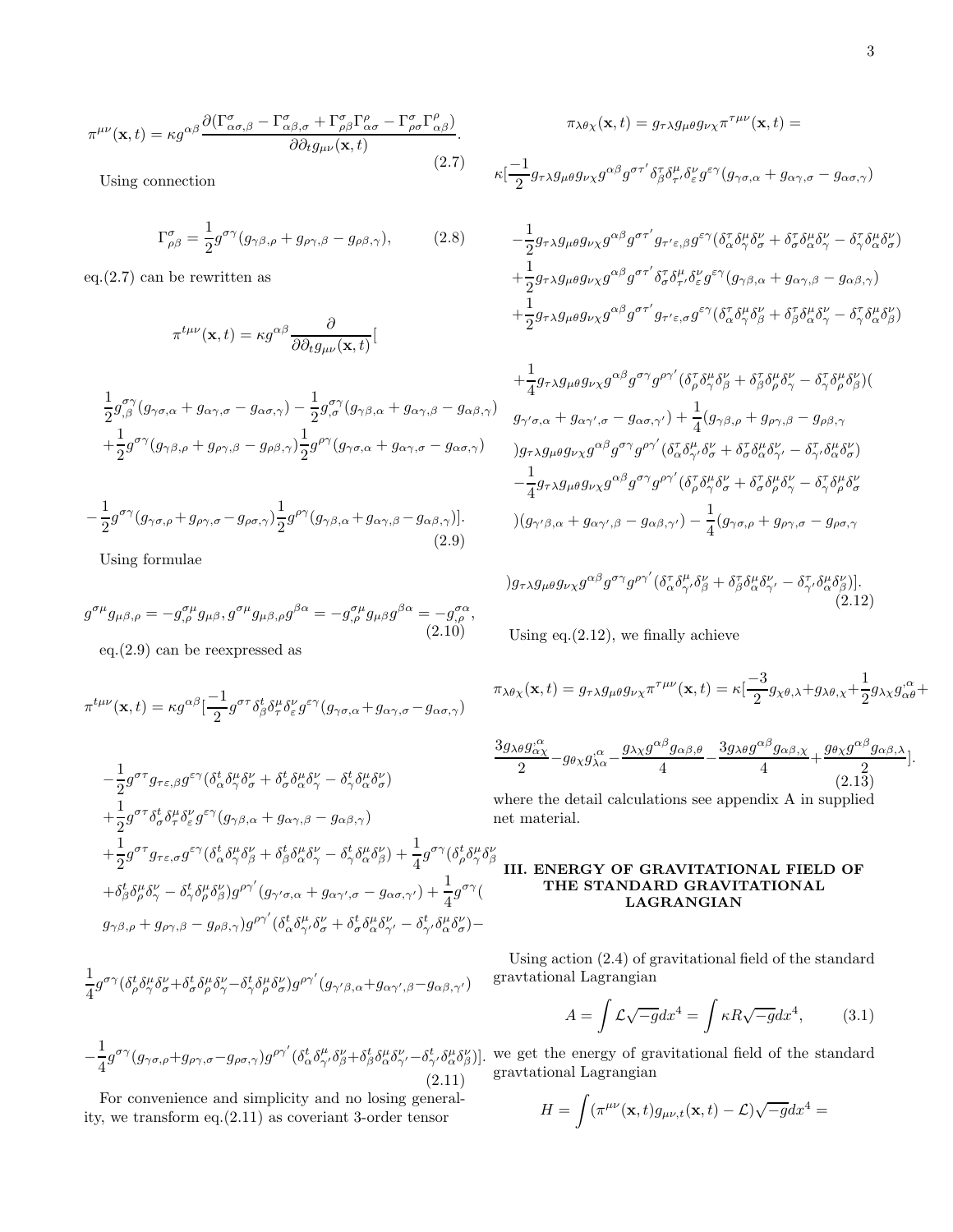$$
\int \kappa \left(\frac{g^{\alpha\beta}\partial R_{\alpha\beta}}{\partial \partial_t g_{\mu\nu}(\mathbf{x},t)} g_{\mu\nu,t}(\mathbf{x},t) - R\right) \sqrt{-g} dx^4.
$$
 (3.2)

Eq.(3.2) means that if taking

$$
\pi^{\mu\nu}(\mathbf{x},t)]=\frac{\partial \mathcal{L}}{\partial \partial_t g_{\mu\nu}(\mathbf{x},t)}=\kappa\sqrt{-g}\frac{\partial R}{\partial \partial_t g_{\mu\nu}(\mathbf{x},t)},\quad(3.3)
$$

then the canonical momentum needs not to differentiate  $\sqrt{-g}$  in eq.(3.3), consequently, taking eq.(2.5) as the canonical momentum is consistent and the most economic, or all momenta will be with  $\sqrt{-g}$  througth the whole paper.

Using eq.(2.13), we deduce three order contravariant tensor

$$
\pi^{\gamma\alpha'\beta'}(\mathbf{x},t) = g^{\gamma\lambda}g^{\alpha'\theta}g^{\beta'\chi}\pi_{\lambda\theta\chi}(\mathbf{x},t) = g^{\gamma\lambda}g^{\alpha'\theta}g^{\beta'\chi}g_{\tau\lambda}g_{\mu\theta}.
$$

$$
g_{\nu\chi}\pi^{\tau\mu\nu}(\mathbf{x},t) = \pi^{\gamma\alpha'\beta'}(\mathbf{x},t) = \kappa\left[\frac{-3}{2}g^{\gamma\lambda}g^{\alpha'\theta}g^{\beta'\chi}g_{\chi\theta,\lambda}+\right]
$$

$$
g^{\gamma\lambda}g^{\alpha'\theta}g^{\beta'\chi}g_{\lambda\theta,\chi}+\frac{1}{2}g^{\gamma\lambda}g^{\alpha'\theta}g^{\beta'\chi}g_{\lambda\chi}g^{\alpha}_{\alpha\theta}+\frac{3}{2}g^{\gamma\lambda}g^{\alpha'\theta}g^{\beta'\chi}g_{\lambda\theta}g^{\alpha}_{\alpha}
$$

$$
-g^{\gamma\lambda}g^{\alpha'\theta}g^{\beta'\chi}g_{\theta\chi}g_{\lambda\alpha}^{\,\alpha} - \frac{1}{4}g^{\gamma\lambda}g^{\alpha'\theta}g^{\beta'\chi}g_{\lambda\chi}g^{\alpha\beta}g_{\alpha\beta,\theta}
$$

Substituting eq. $(3.5)$  into eq. $(3.2)$ , we deduce

$$
H = \int (\pi^{\mu\nu}(\mathbf{x}, t) g_{\mu\nu, t}(\mathbf{x}, t) - \mathcal{L}) \sqrt{-g} dx^4 =
$$
  

$$
H = \int \kappa [(\frac{-3}{2} g^{\mu\nu, t} + g^{t\mu, \nu} + \frac{1}{2} g^{\mu\theta} g^{t\nu} g^{\mu\alpha}_{\alpha\theta} + \frac{3}{2} g^{\nu\chi} g^{t\mu} g^{\alpha}_{\alpha\chi} - g^{t\lambda} g^{\mu\nu} g^{\nu\alpha}_{\lambda\alpha} - \frac{1}{4} g^{t\nu} g^{\alpha\beta} g^{\nu\mu}_{\alpha\beta} - \frac{3}{4} g^{t\mu} g^{\alpha\beta} g^{\nu}_{\alpha\beta}
$$
  

$$
+ \frac{1}{2} g^{\mu\nu} g^{\alpha\beta} g^{\nu t}_{\alpha\beta}) g_{\mu\nu, t}(\mathbf{x}, t) - g^{\alpha\beta} R_{\alpha\beta} [\sqrt{-g} dx^4. \quad (3.6)
$$

It is very easy to calculate the standard gravitational system energy eq.(3.6) when substituting concrete metric models into eq.(3.6).

## IV. FURTHER INVESTIGATIONS OF QUANTIZATION OF QUANTUM GRAVITATIONAL FIELDS

, $\alpha$  Because commutation relations of different fields and their canonical momenta play very key role in quantization theory, we now study the commutation relations.

For convenience and no losing generality, using eq. $(3.5)$ , we can define

 $+\pi'^{(3)\mu\nu}(\mathbf{x},t) = \pi^{(3)\mu\nu}(\mathbf{x},t) = \pi'^{(3)\mu\nu}(\mathbf{x},t) +$ 

$$
-\frac{3}{4}g^{\gamma\lambda}g^{\alpha\prime\theta}g^{\beta\prime}x_{\beta\lambda\theta}g^{\alpha\beta}g_{\alpha\beta,\chi}+\frac{1}{2}g^{\gamma\lambda}g^{\alpha\prime\theta}g^{\beta\prime}x_{\beta\theta\chi}g^{\alpha\beta}g_{\alpha\beta,\lambda}]=\kappa[-\pi^{\mu\nu}(\mathbf{x},t)\equiv\pi^{(0)\mu\nu}(\mathbf{x},t)+\pi'^{(1)\mu\nu}(\mathbf{x},t)+\pi'^{(2)\mu\nu}(\mathbf{x},t)]
$$

$$
\frac{3}{2}g^{\beta'\alpha',\gamma}+g^{\gamma\alpha',\beta'}+\frac{1}{2}g^{\alpha'\theta}g^{\gamma\beta'}g^{\cdot\alpha}_{\alpha\theta}+\frac{3}{2}g^{\beta'\chi}g^{\gamma\alpha'}_{\lambda\theta}g^{\cdot\alpha}_{\alpha\chi}-g^{\gamma\lambda}g^{\alpha'\beta'}g^{\cdot\alpha}_{\lambda\alpha}\nonumber\\ \pi^{(2)\mu\nu}(\mathbf{x},t)=\pi'^{(3)\mu\nu}(\mathbf{x},t)+\pi'^{(2)\mu\nu}(\mathbf{x},t)+\pi^{(1)\mu\nu}(\mathbf{x},t),
$$

$$
-\frac{1}{4}g^{\gamma\beta'}g^{\alpha\beta}g^{\alpha'}_{\alpha\beta} - \frac{3}{4}g^{\gamma\alpha'}g^{\alpha\beta}g^{\beta'}_{\alpha\beta} + \frac{1}{2}g^{\alpha'\beta'}g^{\alpha\beta}g^{\gamma}_{\alpha\beta}].
$$
 (3.4)

Because the index  $\gamma$  is relevant to the time derivative, we take  $\gamma$  as t in eq.(3.4), then we get the two order contravariant tensor

$$
\pi^{\mu\nu}(\mathbf{x},t) \equiv \pi^{t\mu\nu}(\mathbf{x},t) = \kappa(\frac{-3}{2}g^{\mu\nu,t} + g^{t\mu,\nu})
$$

$$
+\frac{1}{2}g^{\mu\theta}g^{t\nu}g^{\mu\alpha}_{\alpha\theta} + \frac{3}{2}g^{\nu\chi}g^{t\mu}g^{\mu\alpha}_{\alpha\chi} - g^{t\lambda}g^{\mu\nu}g^{\mu\alpha}_{\lambda\alpha} -
$$

$$
\frac{1}{4}g^{t\nu}g^{\alpha\beta}g^{\mu}_{\alpha\beta} - \frac{3}{4}g^{t\mu}g^{\alpha\beta}g^{\nu}_{\alpha\beta} + \frac{1}{2}g^{\mu\nu}g^{\alpha\beta}g^{\mu}_{\alpha\beta}).
$$
 (3.5)

where

 $\overline{2}$ 

$$
\pi^{(0)\mu\nu}(\mathbf{x},t) = \kappa \frac{-3}{2} g^{\mu\nu,t},\tag{4.2}
$$

(4.1)

$$
\pi^{\prime(1)\mu\nu}(\mathbf{x},t) = \kappa g^{t\mu,\nu},\tag{4.3}
$$

$$
\pi'^{(2)\mu\nu}(\mathbf{x},t) = \kappa \left(\frac{1}{2}g^{\mu\theta}g^{t\nu}g^{\alpha}_{\alpha\theta} + \frac{3}{2}g^{\nu\chi}g^{t\mu}g^{\alpha}_{\alpha\chi} - g^{t\lambda}g^{\mu\nu}g^{\alpha}_{\lambda\alpha}\right),
$$
\n(4.4)

$$
\pi'^{(3)\mu\nu}(\mathbf{x},t) = \kappa(\frac{1}{2}g^{\mu\nu}g^{\alpha\beta}g^{\nu}_{\alpha\beta} - \frac{1}{4}g^{t\nu}g^{\alpha\beta}g^{\nu}_{\alpha\beta} - \frac{3}{4}g^{t\mu}g^{\alpha\beta}g^{\nu}_{\alpha\beta}).
$$
\n(4.5)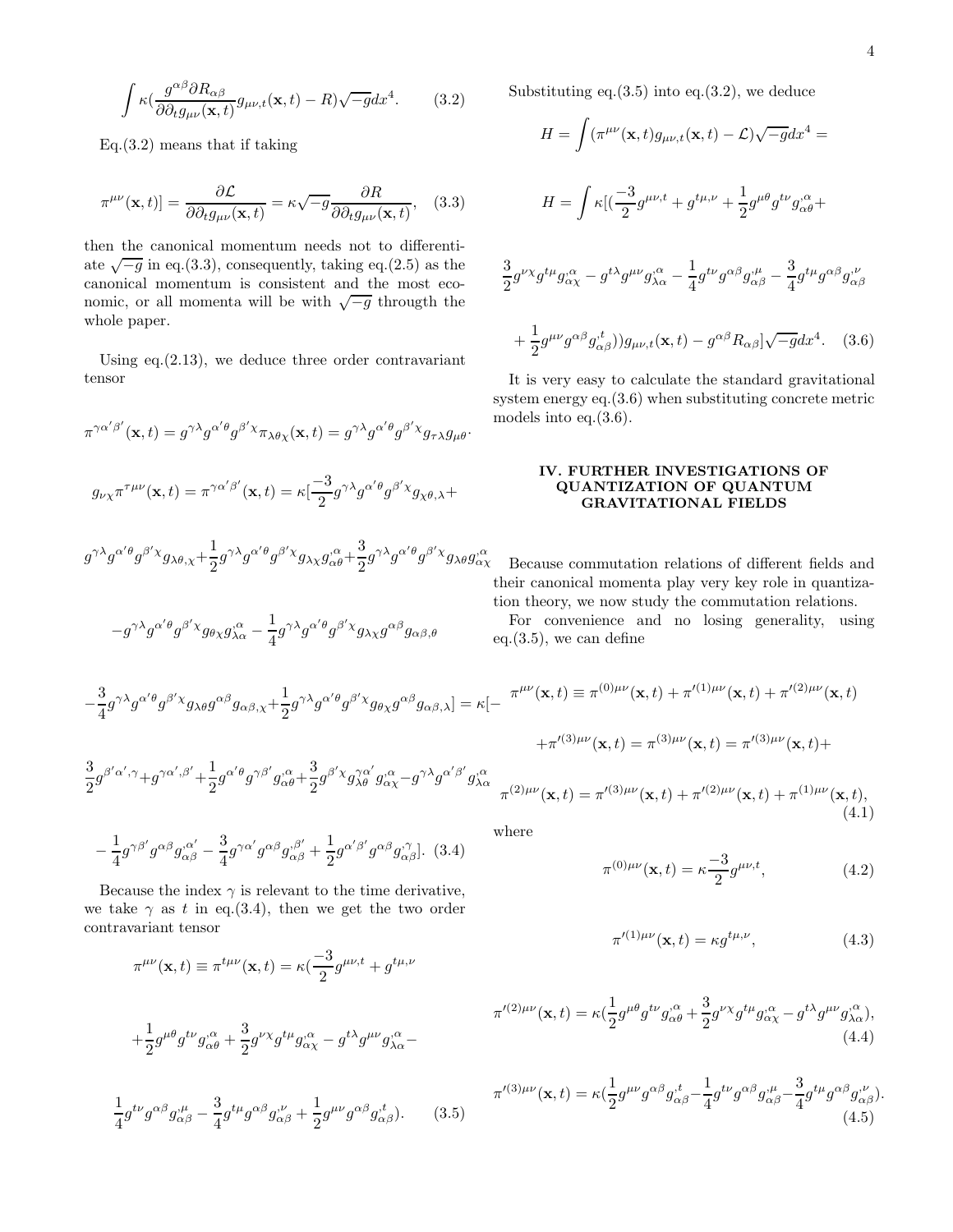For  $[\hat{g}_{\mu\nu}(\mathbf{x},t), \hat{\pi}^{(0)\alpha\beta}(\mathbf{x}',t')]_{t=t'}$ , we may define

$$
\hat{\pi}^{(0)\mu\nu}(\mathbf{x},t) = -i \frac{\partial}{\partial \hat{g}_{\mu\nu}(\mathbf{x},t)},\tag{4.6}
$$

then the classical Poisson bracket for any operators needs to be taken as

$$
\{\hat{X}(\mathbf{x},t),\hat{Y}(\mathbf{x}',t')\}_{pb,t=t'}=
$$

$$
\int (\frac{\partial \hat{X}(x)}{\partial \hat{g}_{\mu\nu}(y)} \frac{\partial \hat{Y}(x')}{\partial \hat{\pi}^{(0)\mu\nu}(y)} - \frac{\partial \hat{X}(x)}{\partial \hat{\pi}^{(0)\mu\nu}(y)} \frac{\partial \hat{Y}(x')}{\partial \hat{g}_{\mu\nu}(y)})_{pb, t=t'} d\mathbf{y},\tag{4.7}
$$

so that we can obtain the consistent theory between operator commutation relations and classical Poisson brackets.

Therefore, we naturally have commutation relation of field operator and its canonical conjugate momentum in the quantization for infinite degrees of freedom

$$
\frac{1}{i}[\hat{g}_{\mu\nu}(\mathbf{x},t),\hat{\pi}^{(0)\alpha\beta}(\mathbf{x}',t')]_{t=t'} = \frac{1}{i}[\hat{g}_{\mu\nu}(\mathbf{x},t),-i\frac{\partial}{\partial \hat{g}_{\alpha\beta}(\mathbf{x}',t)}]_{t=}
$$
\n
$$
= \delta_{\mu}^{\alpha}\delta_{\nu}^{\beta}\delta(\mathbf{x}-\mathbf{x}') = \Delta_{\mu\nu}^{(0)\alpha\beta}\delta(\mathbf{x}-\mathbf{x}') = -\hat{g}_{\mu\nu}(\mathbf{x},t)\frac{\partial}{\partial \hat{g}_{\alpha\beta}(\mathbf{x},t)}
$$
\n
$$
+ \hat{g}_{\mu\nu}(\mathbf{x},t)\frac{\partial}{\partial \hat{g}_{\alpha\beta}(\mathbf{x},t)} + \frac{\partial \hat{g}_{\mu\nu}(\mathbf{x},t)}{\partial \hat{g}_{\alpha\beta}(\mathbf{x},t)} = \int (\frac{\partial \hat{g}_{\mu\nu}(\mathbf{x},t)}{\partial \hat{g}_{\rho\sigma}(y)}\frac{\partial \hat{\pi}^{(0)\alpha\beta}(\mathbf{x}',t')}{\partial \hat{\pi}^{(0)\rho\sigma}(y)} - \frac{\partial \hat{g}_{\mu\nu}(\mathbf{x},t)}{\partial \hat{\pi}^{(0)\rho\sigma}(y)}\frac{\partial \hat{\pi}^{(0)\alpha\beta}(\mathbf{x}',t')}{\partial \hat{g}_{\rho\sigma}(y)}
$$
\n
$$
)_{pb,t=t'=t_{y}}d\mathbf{y} = \{\hat{g}_{\mu\nu}(\mathbf{x},t),\hat{\pi}^{(0)\alpha\beta}(\mathbf{x}',t')\}_{pb,t=t'}, \quad (4.8)
$$

where  $\{\hat{g}_{\mu\nu}(\mathbf{x},t),\hat{\pi}^{(0)}{}^{\alpha\beta}(\mathbf{x}',t')\}_{pb,t=t'}$  is classical Poisson bracket for infinite degrees of freedom.

For infinite degrees of freedom and similar to investigations on Eq. $(4.8)$ , we have

$$
\frac{1}{i}[\hat{g}_{\mu\nu}(\mathbf{x},t),\hat{g}_{\alpha\beta}(\mathbf{x}',t)]_{t=t'} = \frac{1}{i}[\hat{g}_{\mu\nu}(\mathbf{x},t)\hat{g}_{\alpha\beta}(\mathbf{x}',t) -
$$

$$
\hat{g}_{\alpha\beta}(\mathbf{x}',t)\hat{g}_{\mu\nu}(\mathbf{x},t)]_{t=t'} = 0 = \int (\frac{\partial \hat{g}_{\mu\nu}(\mathbf{x},t)}{\partial \hat{g}_{\rho\sigma}(y)} \frac{\partial \hat{g}_{\alpha\beta}(\mathbf{x}',t')}{\partial \hat{\pi}^{(0)\rho\sigma}(y)} -
$$

$$
\frac{\partial \hat{g}_{\mu\nu}(\mathbf{x},t)}{\partial \hat{\pi}^{(0)\rho\sigma}(y)} \frac{\partial \hat{g}_{\alpha\beta}(\mathbf{x}',t')}{\partial \hat{g}_{\rho\sigma}(y)} p_{\nu,t=t'=t_y} d\mathbf{y} = {\hat{g}_{\mu\nu}(\mathbf{x},t), \hat{g}_{\alpha\beta}(\mathbf{x}',t')} p_{\nu}
$$
\n(4.9)

 $\frac{1}{i}[\hat{\pi}^{(0)\mu\nu}(\mathbf{x},t),\hat{\pi}^{(0)\alpha\beta}(\mathbf{x}^\prime,t^\prime)]_{t=t^\prime}=\frac{1}{i}$ 

1

$$
-\hat{\pi}^{(0)\alpha\beta}(\mathbf{x}',t')\hat{\pi}^{(0)\mu\nu}(\mathbf{x},t)]_{t=t'}=0=\int(\mathbf{u},t')\hat{\pi}^{(0)\alpha\beta}(\mathbf{x},t')dt
$$

$$
\frac{\partial \hat{\pi}^{(0)\mu\nu}(\mathbf{x},t)}{\partial \hat{g}_{\rho\sigma}(y)} \frac{\partial \hat{\pi}^{(0)\alpha\beta}(\mathbf{x}',t')}{\partial \hat{\pi}^{(0)\rho\sigma}(y)} - \frac{\partial \hat{\pi}^{(0)\mu\nu}(\mathbf{x},t)}{\partial \hat{\pi}^{(0)\rho\sigma}(y)} \frac{\partial \hat{\pi}^{(0)\alpha\beta}(\mathbf{x}',t')}{\partial \hat{g}_{\rho\sigma}(y)}
$$
  
\n
$$
)_{pb,t=t'=t_y} d\mathbf{y} = {\hat{\pi}^{(0)\mu\nu}(\mathbf{x},t), \hat{\pi}^{(0)\alpha\beta}(\mathbf{x}',t')}_{pb,t=t'}. \tag{4.10}
$$

Using the investigations of this section, we can give many important investigations. In terms of the detailed argument in this section, we do find that, for the commutative relations of operators, people can do exact calculations directly with the classical Poisson's bracket of operators because they are completely equivalent by the relations above.

## V. COMMUTATION RELATION FOR GRAVITATIONAL FIELDS AND THE FIRST STYLE OF MOMENTA

 $]_{t=t'}$  We further consider the commutation relation for gravitational fields and the first style of momenta  $\hat{\pi}^{(1)\alpha\beta}(\mathbf{x}',t')$ 

$$
\frac{1}{i}[\hat{g}_{\mu\nu}(\mathbf{x},t),\hat{\pi}^{(1)\alpha\beta}(\mathbf{x}',t')]_{t=t'} = \frac{1}{i}[\hat{g}_{\mu\nu}(\mathbf{x},t),\hat{\pi}^{(0)\alpha\beta}(\mathbf{x}',t')]_{t=t'}
$$
\n
$$
+\frac{1}{i}[\hat{g}_{\mu\nu}(\mathbf{x},t),\hat{\pi}'^{(1)\alpha\beta}(\mathbf{x}',t')]_{t=t'} = \frac{1}{i}[\hat{g}_{\mu\nu}(\mathbf{x},t),\hat{\pi}^{(0)\alpha\beta}(\mathbf{x}',t')
$$
\n
$$
]_{t=t'} + \frac{1}{i}[\hat{g}_{\mu\nu}(\mathbf{x},t),\kappa g^{t\alpha,\beta}]_{t=t'} = \frac{1}{i}[\hat{g}_{\mu\nu}(\mathbf{x},t),\hat{\pi}^{(0)\alpha\beta}(\mathbf{x}',t')]_{t=t'} + \int (\frac{\partial \hat{g}_{\mu\nu}(\mathbf{x},t)}{\partial \hat{g}_{\rho\sigma}(y)}\frac{\partial(\kappa g^{t\alpha,\beta})}{\partial(\kappa \frac{-3}{2}g^{\rho\sigma,t})} - \frac{\partial \hat{g}_{\mu\nu}(\mathbf{x},t)}{\partial \hat{\pi}^{(0)\rho\sigma}(y)}\frac{\partial \hat{\pi}'^{(1)\alpha\beta}(\mathbf{x}',t')}{\partial \hat{g}_{\rho\sigma}(y)}
$$
\n
$$
)_{pb,t=t'=t_{y}}d\mathbf{y} = \{\hat{g}_{\mu\nu}(\mathbf{x},t),\hat{\pi}^{(1)\alpha\beta}(\mathbf{x}',t')\}_{pb,t=t'}.
$$
 (5.1)

Thus we can further deduce

$$
\frac{1}{i}[\hat{g}_{\mu\nu}(\mathbf{x},t),\hat{\pi}^{(1)\alpha\beta}(\mathbf{x}',t')]_{t=t'} = \delta^{\alpha}_{\mu}\delta^{\beta}_{\nu}\delta(\mathbf{x}-\mathbf{x}')
$$
\n
$$
-\frac{2}{3}\int (\delta^{\rho}_{\mu}\delta^{\sigma}_{\nu}\delta(\mathbf{x}-\mathbf{y})\delta^t_{\rho}\delta^{\alpha}_{\sigma}\delta^{\beta}_{t}\delta(\mathbf{x}'-\mathbf{y}))_{pb,t=t'=t_{y}}d\mathbf{y}
$$
\n
$$
= \delta^{\alpha}_{\mu}\delta^{\beta}_{\nu}\delta(\mathbf{x}-\mathbf{x}') - \frac{2}{3}\delta^t_{\mu}\delta^{\alpha}_{\nu}\delta(\mathbf{x}-\mathbf{x}')\delta^{\beta}_{t}
$$
\n
$$
= (\delta^{\alpha}_{\mu}\delta^{\beta}_{\nu} - \frac{2}{3}\delta^{\beta}_{\mu}\delta^{\alpha}_{\nu})\delta(\mathbf{x}-\mathbf{x}') = \Delta^{(1)\alpha\beta}_{\mu\nu}\delta(\mathbf{x}-\mathbf{x}'), \quad (5.2)
$$
\n
$$
_{t=t'}
$$

 $\frac{1}{i}[\hat{\pi}^{(0)\mu\nu}(\mathbf{x},t)\hat{\pi}^{(0)\alpha\beta}(\mathbf{x}',t')$ where the first term and the second term on right side of eq.(5.2) are linear terms, which shows the only linear property of the standard gravitational Lagrangian, the nonlinear property will be shown in the following higher order term studies.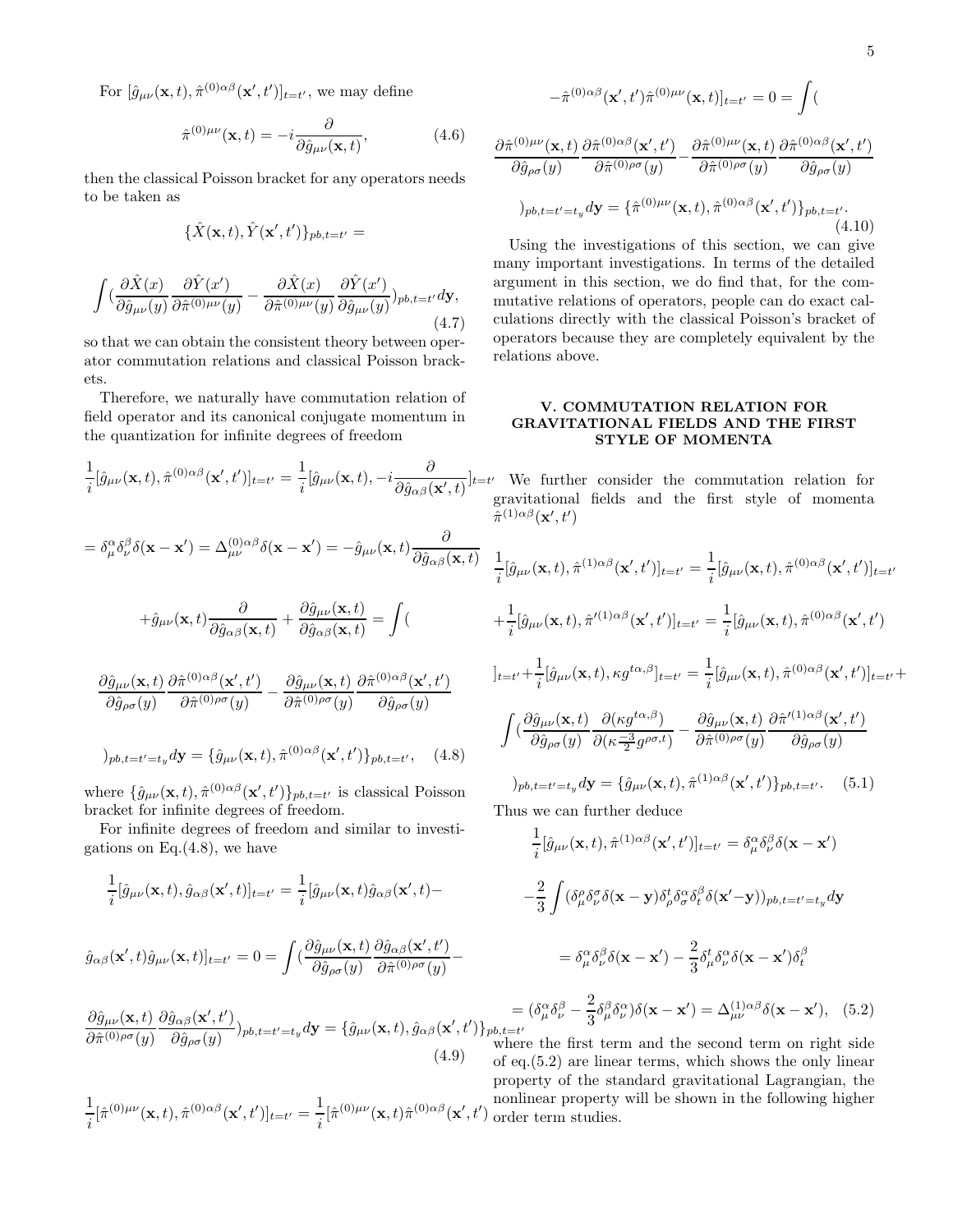## VI. COMMUTATION RELATION FOR GRAVITATIONAL FIELDS AND THE SECOND STYLE OF MOMENTA

 $g_{\lambda\mu'}g^{\mu'\sigma,\alpha}g_{\sigma\alpha})$ ) =  $\kappa(\frac{1}{2})$  $\frac{1}{2}g^{t\nu}(-g_{\alpha\sigma}g^{\sigma\mu,\alpha})+\frac{3}{2}g^{t\mu}(-g_{\alpha\sigma}g^{\sigma\nu,\alpha})-g^{\mu\nu}(-g^{t\sigma,\alpha})$ (6.3)

We now consider the commutation relation for gravitational fields and the second style of momenta  $\hat{\pi}^{(2)\alpha\beta}(\mathbf{x}',t')$ 

(6.3)  
Putting eq.(6.3) into eq.(6.1), we have  

$$
\frac{1}{i}[\hat{g}_{\mu'\nu'}(\mathbf{x},t),\hat{\pi}^{(2)\mu\nu}(\mathbf{x}',t')]_{t=t'} = \frac{1}{i}[\hat{g}_{\mu'\nu'}(\mathbf{x},t),\hat{\pi}^{(1)\mu\nu}(\mathbf{x}',t')]_{t=t'}
$$

$$
\frac{1}{i}[\hat{g}_{\mu'\nu'}(\mathbf{x},t),\hat{\pi}^{(2)\mu\nu}(\mathbf{x}',t')]_{t=t'} = \frac{1}{i}[\hat{g}_{\mu'\nu'}(\mathbf{x},t),\hat{\pi}^{(1)\mu\nu}(\mathbf{x}',t') + \kappa \int dy (\frac{\partial \hat{g}_{\mu'\nu'}(\mathbf{x},t)}{\partial \hat{g}_{\rho\sigma'}(y)} \frac{\partial}{\partial (\kappa \frac{-3}{2}g^{\rho\sigma',t})} (\frac{1}{2}g^{t\nu}(-g_{\alpha\sigma}g^{\sigma\mu,\alpha})\n]+ \frac{3}{2}g^{t\mu}(-g_{\alpha\sigma}g^{\sigma\nu,\alpha}) - g^{\mu\nu}(-g^{t\sigma,\alpha}g_{\sigma\alpha}))_{pb,t=t'=t_y} \n+ \frac{3}{2}g^{t\mu}(-g_{\alpha\sigma}g^{\sigma\nu,\alpha}) - g^{\mu\nu}(-g^{t\sigma,\alpha}g_{\sigma\alpha}))_{pb,t=t'=t_y} \n= \frac{1}{i}[\hat{g}_{\mu'\nu'}(\mathbf{x},t),\hat{\pi}^{(2)\mu\nu}(\mathbf{x}',t')]_{t=t'} + \frac{1}{i}[\hat{g}_{\mu'\nu'}(\mathbf{x},t),\kappa(\frac{1}{2}g^{\mu\theta}g^{t\nu}g_{\alpha\theta}^{\alpha} + \frac{3}{2}g^{\nu\chi}g^{t\mu}g_{\alpha\chi}^{\alpha} - \frac{g^{t\nu}g_{\alpha\sigma}\delta_{\rho}^{\sigma}\delta_{\sigma'}^{\mu}\delta_{\sigma'}^{\sigma}\delta_{\tau}^{\mu}}{2} + \frac{3g^{t\mu}(-g_{\alpha\sigma}\delta_{\rho}^{\sigma}\delta_{\sigma'}^{\nu}\delta_{\tau}^{\kappa})}{2} + g^{t\lambda}g^{\mu\nu}g_{\lambda\alpha}^{\kappa})]_{t=t'} = \frac{[\hat{g}_{\mu'\nu'}(\mathbf{x},t),\hat{\pi}^{(1)\mu\nu}(\mathbf{x}',t')]_{t=t'} + \int (\frac{\partial \hat{g}_{\mu'\nu'}(\mathbf{x},t)}{\partial \hat{g}_{\rho\sigma}(y)}g^{\mu\nu}\delta_{\rho}^{\kappa}\delta_{\sigma'}^{\kappa}\delta_{\sigma}^{\alpha}g_{\sigma\alpha})\delta(\mathbf{y}-\mathbf{x}') = \frac{1}{i}[\hat{g}_{
$$

$$
\hat{g}_{\mu'\nu'}(\mathbf{x},t),\hat{\pi}^{(1)\mu\nu}(\mathbf{x}',t')]_{t=t'} + \int d\mathbf{y}(\frac{\partial \hat{g}_{\mu'\nu'}(\mathbf{x},t)}{\partial \hat{g}_{\rho\sigma}(y)}\frac{\partial}{\partial(\kappa\frac{-3}{2}g^{\rho\sigma,t})} \hat{g}_{\mu'\nu'}(\mathbf{x},t),\hat{\pi}^{(1)\mu\nu}(\mathbf{x}',t')]_{t=t'} + ((\frac{1}{2}g^{t\nu}(-g_{t\mu'}\delta_{\nu'}^{\mu})+\frac{3}{2}g^{t\mu}(-g_{t\mu'}\delta_{\nu'}^{\nu}))
$$

$$
\kappa \left(\frac{g^{\mu\theta}g^{t\nu}g^{\alpha\gamma}g_{\alpha\theta,\gamma}}{2} + \frac{3}{2}g^{\nu\chi}g^{t\mu}g^{\alpha\gamma}g_{\alpha\chi,\gamma} - g^{t\lambda}g^{\mu\nu}g^{\alpha\gamma}g_{\lambda\alpha,\gamma}\right)_{t=t'=t_y} - g^{\mu\nu}(-\delta_{\mu}^{t}g_{\nu't}))\delta(\mathbf{x} - \mathbf{x}') = \frac{1}{i}[\hat{g}_{\mu'\nu'}(\mathbf{x},t),\hat{\pi}^{(1)\mu\nu}(\mathbf{x}',t')]_{t=t'}\n\tag{6.1}
$$
\n
$$
\text{Using}\n\begin{aligned}\n&\quad &\quad + \left( (-\frac{1}{2}\delta_{\mu'}^{\nu}\delta_{\nu'}^{\mu}) - \frac{3}{2}\delta_{\mu'}^{\mu}\delta_{\nu'}^{\nu} - g^{\mu\nu}g_{\nu'\mu'}\right)\delta(\mathbf{x} - \mathbf{x}').\n\end{aligned}\n\tag{6.4}
$$

Using

$$
g^{\sigma\mu}g_{\mu\beta,\rho} = -g^{\sigma\mu}_{,\rho}g_{\mu\beta}, g_{\alpha\sigma}g^{\sigma\mu}g_{\mu\beta,\rho} = -g_{\alpha\sigma}g^{\sigma\mu}_{,\rho}g_{\mu\beta} = g_{\alpha\beta,\rho},
$$
\n(6.2)

we can have

$$
\hat{\pi}'^{(2)\mu\nu}({\bf x}',t')=\kappa(\frac{1}{2}g^{\mu\theta}g^{t\nu}g^{\alpha\gamma}g_{\alpha\theta,\gamma}+\frac{3}{2}g^{\nu\chi}g^{t\mu}g^{\alpha\gamma}g_{\alpha\chi,\gamma}-
$$

$$
g^{t\lambda}g^{\mu\nu}g^{\alpha\gamma}g_{\lambda\alpha,\gamma} = \kappa \left(-\frac{g^{\mu\theta}g^{t\nu}g^{\alpha\gamma}g_{\alpha\sigma}g^{\sigma\mu'}_{,\gamma}g_{\mu'\theta}}{2} - \frac{3g^{\nu\chi}g^{t\mu}g^{\alpha\gamma}}{2}\right)
$$

$$
g_{\alpha\sigma}g^{\sigma\mu'}_{,\gamma}g_{\mu'\chi} - g^{t\lambda}g^{\mu\nu}g^{\alpha\gamma}(-g_{\lambda\mu'}g^{\mu'\sigma}_{,\gamma}g_{\sigma\alpha})\right) = \kappa \left(\frac{1}{2}g^{\mu\theta}g^{t\nu}(-\frac{1}{2}g^{\mu\theta}g^{\mu'}\right)
$$

$$
g_{\alpha\sigma}g^{\sigma\mu',\alpha}g_{\mu'\theta})+\frac{3}{2}g^{\nu\chi}g^{t\mu}(-g_{\alpha\sigma}g^{\sigma\mu',\alpha}g_{\mu'\chi})-g^{t\lambda}g^{\mu\nu}(-
$$

Putting eq. $(5.2)$  into eq. $(6.4)$ , it follows that

$$
\frac{1}{i}[\hat{g}_{\mu'\nu'}(\mathbf{x},t),\hat{\pi}^{(2)\mu\nu}(\mathbf{x}',t')]_{t=t'} = (\delta^{\mu}_{\mu'}\delta^{\nu}_{\nu'} - \frac{2}{3}\delta^{\nu}_{\mu'}\delta^{\mu}_{\nu'})\delta(\mathbf{x}-\mathbf{x}') + ((-\frac{1}{2}\delta^{\nu}_{\mu'}\delta^{\mu}_{\nu'}) - \frac{3}{2}\delta^{\mu}_{\mu'}\delta^{\nu}_{\nu'} - g^{\mu\nu}g_{\nu'\mu'})\delta(\mathbf{x}-\mathbf{x}') = -(\frac{1}{2}\delta^{\nu}_{\mu'}\delta^{\mu}_{\nu'} + \frac{7}{6}\delta^{\mu}_{\mu'}\delta^{\nu}_{\nu'} + g^{\mu\nu}g_{\nu'\mu'})\delta(\mathbf{x}-\mathbf{x}') = \Delta^{(2)\mu\nu}_{\mu'\nu'}\delta(\mathbf{x}-\mathbf{x}'),
$$
\n(6.5)

where the first term and the second term on right side of eq.(6.5) are linear terms, the third term is nonlinear term, which shows the nonlinear property of the nonlinear system of the standard gravitational Lagrangian.

 $\frac{1}{i}[\hat{g}_{\mu'\nu'}(\mathbf{x},t),\hat{\pi}^{(1)\mu\nu}(\mathbf{x}',t')]_{t=t'}$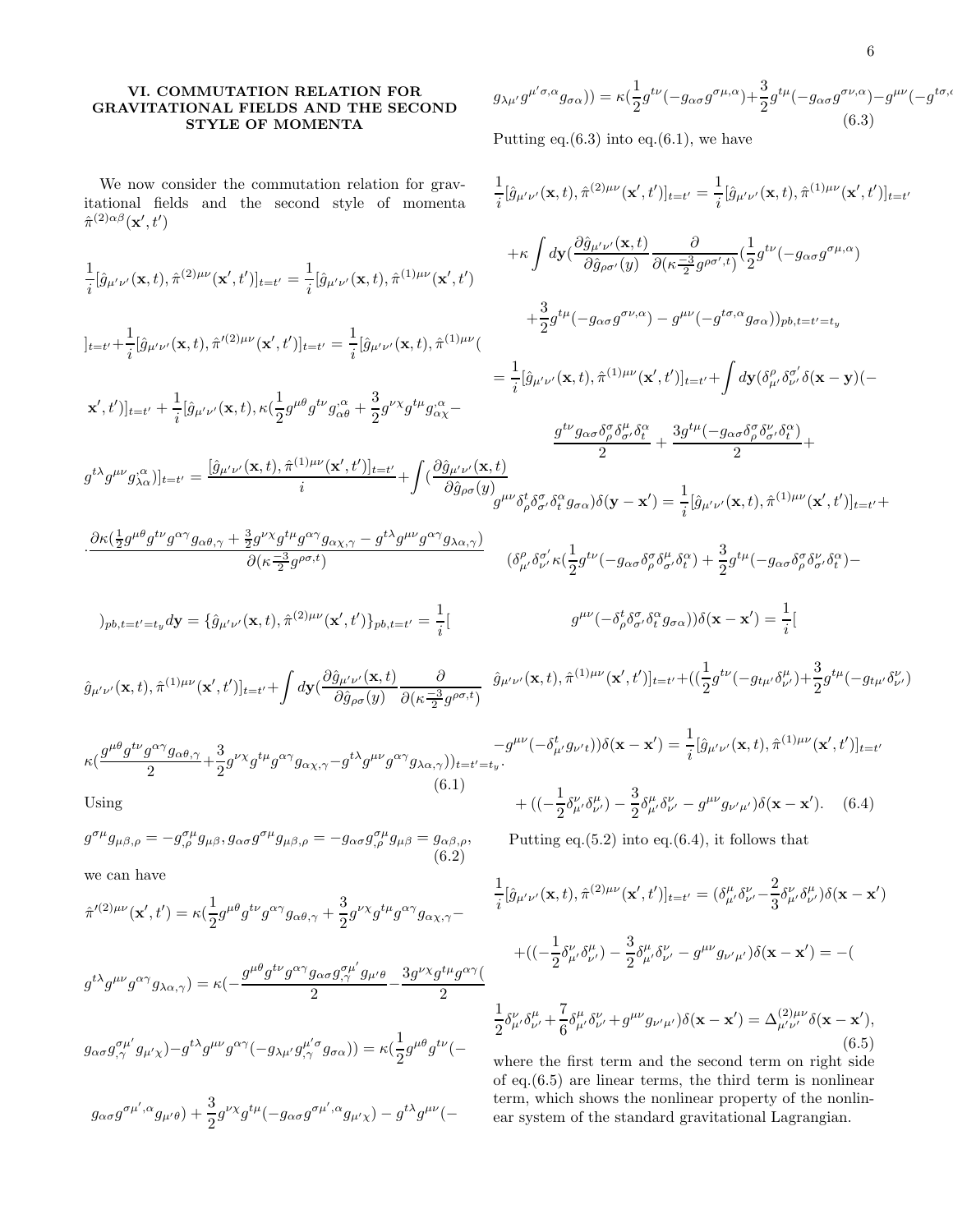## VII. COMMUTATION RELATION FOR GRAVIATIONAL FIELDS AND THE THIRD STYLE OF MOMENTA

We now consider the commutation relation for gravitational fields and the third style of momenta  $\hat{\pi}^{(3)\alpha\beta}(\mathbf{x}',t')$ 

$$
\frac{1}{i}[\hat{g}_{\mu'\nu'}(\mathbf{x},t),\hat{\pi}^{(3)\mu\nu}(\mathbf{x}',t')]_{t=t'} = \frac{1}{i}[\hat{g}_{\mu'\nu'}(\mathbf{x},t),\hat{\pi}^{(2)\mu\nu}(\mathbf{x}',t')]
$$
\n
$$
]_{t=t'} + \frac{1}{i}[\hat{g}_{\mu'\nu'}(\mathbf{x},t),\hat{\pi}'^{(3)\mu\nu}(\mathbf{x}',t')]_{t=t'} = \frac{1}{i}[\hat{g}_{\mu'\nu'}(\mathbf{x},t),\hat{\pi}^{(2)\mu\nu}(\mathbf{x}',t')]_{t=t'} + \frac{1}{i}[\hat{g}_{\mu'\nu'}(\mathbf{x},t),\kappa(\frac{1}{2}g^{\mu\nu}g^{\alpha\beta}g_{\alpha\beta}^{,t} - \frac{1}{4}g^{t\nu}g^{\alpha\beta}g_{\alpha\beta}^{,\mu})
$$
\n
$$
-\frac{3}{4}g^{t\mu}g^{\alpha\beta}g_{\alpha\beta}^{,\nu})]_{t=t'} = \frac{1}{i}[\hat{g}_{\mu'\nu'}(\mathbf{x},t),\hat{\pi}^{(2)\mu\nu}(\mathbf{x}',t')]_{t=t'} +
$$
\n
$$
f_{\alpha\beta}^{\alpha}{}_{\alpha\beta}(\mathbf{x}',t) \frac{\partial}{\partial \mathbf{x}'}\frac{1}{\partial \mathbf{x}'}g^{\alpha\beta}g_{\alpha}^{,t} - \frac{1}{2}g^{t\nu}g^{\alpha\beta}g_{\nu}^{,\nu} - \frac{3}{2}g^{t\mu}g^{\alpha\beta}g_{\nu}^{,\nu}
$$

$$
\kappa \int \left( \frac{\partial \hat{g}_{\mu'\nu'}(\mathbf{x},t)}{\partial \hat{g}_{\rho\sigma}(y)} \frac{\partial (\frac{1}{2}g^{\mu\nu}g^{\alpha\beta}g^{\nu}_{\alpha\beta} - \frac{1}{4}g^{t\nu}g^{\alpha\beta}g^{\nu}_{\alpha\beta} - \frac{3}{4}g^{t\mu}g^{\alpha\beta}g^{\nu}_{\alpha\beta})}{\partial (\kappa - \frac{3}{2}g^{\rho\sigma,t})} \right) \text{Li}(\mathbf{x},t) \, d\mathbf{x}
$$

$$
)_{pb,t=t'=t_{y}}d\mathbf{y} = {\hat{g}_{\mu'\nu'}(\mathbf{x},t), \hat{\pi}^{(3)\mu\nu}(\mathbf{x}',t')}_{pb,t=t'}. (7.1)
$$

Using eq.  $(4.5)$ , we have

$$
\pi'^{(3)\mu\nu}(\mathbf{x},t)=\kappa(\frac{1}{2}g^{\mu\nu}g^{\alpha\beta}g^{,t}_{\alpha\beta}-\frac{1}{4}g^{t\nu}g^{\alpha\beta}g^{, \mu}_{\alpha\beta}-\frac{3}{4}g^{t\mu}g^{\alpha\beta}g^{, \nu}_{\alpha\beta}).
$$

$$
= \kappa \left( \frac{1}{2} g^{\mu\nu} g^{\alpha\beta} g^{t\gamma} (-g_{\alpha\sigma} g^{\sigma\epsilon}_{,\gamma} g_{\varepsilon\beta}) - \frac{1}{4} g^{t\nu} g^{\alpha\beta} g^{\mu\gamma} (-g_{\alpha\sigma} g^{\sigma\epsilon}_{,\gamma} g_{\varepsilon\beta}) - \frac{3}{4} g^{t\mu} g^{\alpha\beta} g^{\nu\gamma} (-g_{\alpha\sigma} g^{\sigma\epsilon}_{,\gamma} g_{\varepsilon\beta}) \right)
$$

$$
= \kappa \left(\frac{1}{2}g^{\mu\nu}(-g^{\beta\varepsilon,t}g_{\varepsilon\beta}) - \frac{1}{4}g^{t\nu}(-g^{\beta\varepsilon,\mu}g_{\varepsilon\beta}) - \frac{3}{4}g^{t\mu}(-g^{\beta\varepsilon,\nu}g_{\varepsilon\beta})\right).
$$
\n(7.2)

Putting eq. $(7.2)$  into eq. $(7.1)$ , we deduce

$$
\frac{1}{i}[\hat{g}_{\mu'\nu'}({\bf x},t),\hat{\pi}^{(3)\mu\nu}({\bf x}',t')]_{t=t'}=\frac{1}{i}[\hat{g}_{\mu'\nu'}({\bf x},t),\hat{\pi}^{(2)\mu\nu}({\bf x}',t')
$$

$$
]_{t=t'}+\int d\mathbf{y}(\frac{\partial \hat{g}_{\mu'\nu'}(\mathbf{x},t)}{\partial \hat{g}_{\rho\sigma}(y)}\frac{\partial}{\partial(\kappa\frac{-3}{2}g^{\rho\sigma,t})}\kappa(\frac{1}{2}g^{\mu\nu}(-g^{\beta\varepsilon,t}g_{\varepsilon\beta})
$$

$$
-\frac{1}{4}g^{t\nu}(-g^{\beta\varepsilon,\mu}g_{\varepsilon\beta})-\frac{3}{4}g^{t\mu}(-g^{\beta\varepsilon,\nu}g_{\varepsilon\beta})))_{pb,t=t'=t_y}
$$

$$
=\frac{1}{i}[\hat{g}_{\mu'\nu'}(\mathbf{x},t),\hat{\pi}^{(2)\mu\nu}(\mathbf{x}',t')]_{t=t'}+\int d\mathbf{y}(\delta_{\mu'}^{\rho}\delta_{\nu'}^{\sigma}\delta(\mathbf{x}-\mathbf{y})\cdot
$$

$$
(\frac{2}{3}g^{\mu\nu}(\delta^{\beta}_{\rho}\delta^{\varepsilon}_{\sigma}\delta^t_tg_{\varepsilon\beta})+\frac{1}{6}g^{t\nu}(-\delta^{\beta}_{\rho}\delta^{\varepsilon}_{\sigma}\delta^{\mu}_tg_{\varepsilon\beta})+\frac{1}{2}g^{t\mu}(-\delta^{\beta}_{\rho}\delta^{\varepsilon}_{\sigma}\delta^{\nu}_tg_{\varepsilon\beta})
$$

$$
)_{pb,t=t'=t_{y}} = \frac{1}{i} [\hat{g}_{\mu'\nu'}(\mathbf{x},t),\hat{\pi}^{(2)\mu\nu}(\mathbf{x}',t')]_{t=t'} + \int d\mathbf{y} (\delta(\mathbf{x}-\mathbf{y})\cdot
$$

$$
(\frac{2}{3} g^{\mu\nu} g_{\nu'\mu'} + \frac{1}{6} g^{\mu\nu} (-g_{\nu'\mu'}) + \frac{1}{2} g^{\nu\mu} (-g_{\nu'\mu'}))_{pb, t = t'=t_y} \delta(\mathbf{x}'-\mathbf{y})
$$

$$
=\frac{1}{i}[\hat{g}_{\mu'\nu'}(\mathbf{x},t),\hat{\pi}^{(2)\mu\nu}(\mathbf{x}',t')]_{t=t'}+(\delta(\mathbf{x}-\mathbf{x}')\cdot(0))_{pb,t=t'=t_y}=
$$

$$
-(\frac{1}{2}\delta^{\nu}_{\mu'}\delta^{\mu}_{\nu'}+\frac{7}{6}\delta^{\mu}_{\mu'}\delta^{\nu}_{\nu'}+g^{\mu\nu}g_{\nu'\mu'})\delta(\mathbf{x}-\mathbf{x}')=\Delta^{(3)\mu\nu}_{\mu'\nu'}\delta(\mathbf{x}-\mathbf{x}').
$$
\n(7.3)

It is interesting that eq.(7.3) has nothing to do with  $\hat{\pi}^{(3)\mu\nu}(\mathbf{x}',t')$ , and is only relevant to  $\hat{\pi}^{(2)\mu\nu}(\mathbf{x}',t')$ , these charactors just reflect the symmetric property  $\Delta_{\mu\nu}^{(3)\alpha\beta}$  =  $\Delta_{\mu\nu}^{(2)\alpha\beta}$  of the nonlinear system of the standard gravitaonal Lagrangian.

Using eq.(7.3) and taking  $(\mu', \nu') = (\mu, \nu)$ , we have

$$
\frac{1}{i}[\hat{g}_{\mu\nu}(\mathbf{x},t),\hat{\pi}^{(3)\mu\nu}(\mathbf{x}',t')]_{t=t'} = -(\frac{1}{2}\delta^{\nu}_{\mu}\delta^{\mu}_{\nu} + \frac{7}{6}\delta^{\mu}_{\mu}\delta^{\nu}_{\nu} + g^{\mu\nu}g_{\nu\mu})
$$

$$
\partial(\mathbf{x} - \mathbf{x}') = -(\frac{2}{3} + 24)\delta(\mathbf{x} - \mathbf{x}') = \Delta_{\mu\nu}^{(3)\mu\nu}\delta(\mathbf{x} - \mathbf{x}')\tag{7.4}
$$

When the repeating indexes don't sum up, eq.(7.4) is

$$
\frac{1}{i}[\hat{g}_{\mu\nu}(\mathbf{x},t),\hat{\pi}^{(3)\mu\nu}(\mathbf{x}',t')]_{t=t'} = -(\frac{1}{2}\delta^{\nu}_{\mu}\delta^{\mu}_{\nu} + \frac{1}{6}
$$

$$
+2)\delta(\mathbf{x}-\mathbf{x}') = \Delta^{(3)\mu\nu}_{\mu\nu}\delta(\mathbf{x}-\mathbf{x}') \tag{7.5}
$$

Eqs.(7.3)-(7.5) mean that the cananical momenta of the general metric tensor operators  $\hat{g}_{\mu\nu}(\mathbf{x},t)$  are the total momenta  $\hat{\pi}^{(3)\mu\nu}(\mathbf{x}',t')$ , the different coefficients  $-(\frac{1}{2}\delta^{\nu}_{\mu}\delta^{\mu}_{\nu}+\frac{7}{6}\delta^{\mu}_{\mu}\delta^{\nu}_{\nu}+g^{\mu\nu}g_{\nu\mu})$  show their different commutation relations.

## VIII. QUANTUM GRAVITY OF THE UNIVERSE

We now give applications of the general theory of quantum gravity to gravitational fields of the Universe, namely, give quantum gravity of the Universe.

For the key FRW metrics in current cosmology [\[62](#page-9-24)]

$$
ds^{2} = dt^{2} - R(t)[\frac{dr^{2}}{1 - \kappa r^{2}} + r^{2}d\theta^{2} + r^{2}\sin^{2}\theta d\varphi^{2} \quad (8.1)
$$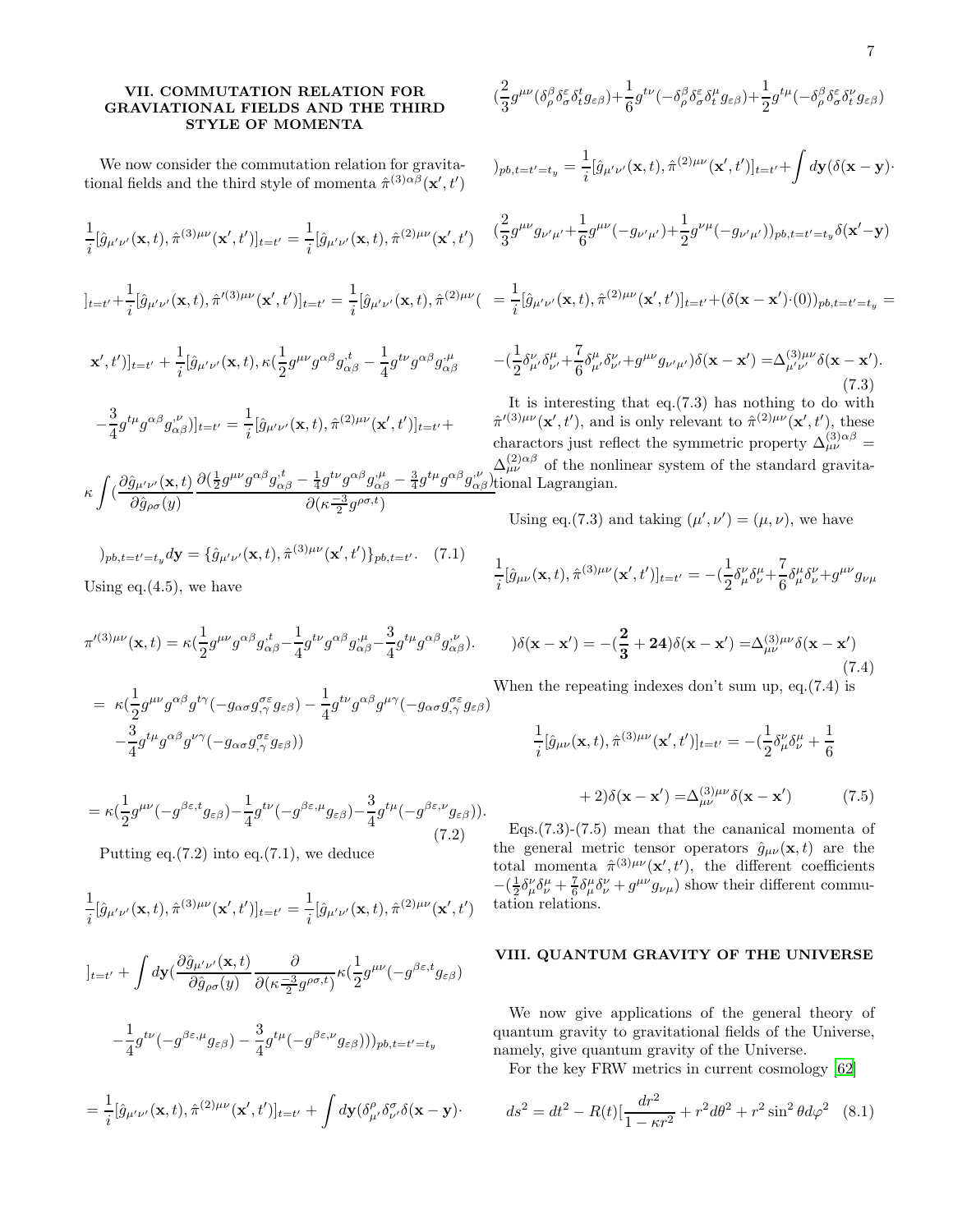where  $R(t)$  is the scale factor of the universe and  $\kappa =$  $1, 0, -1$ , which correspond to closed universe, flat universe and negative curvature universe respectively. Using eqs. $(7.3)$  and  $(8.1)$ , we have

$$
\frac{1}{i}[\hat{g}_{00}(\mathbf{x},t),\hat{\pi}^{T00}(\mathbf{x}',t')]_{t=t'} = -(\frac{1}{2}\delta_0^0\delta_0^0 + \frac{7}{6}\delta_0^0\delta_0^0 + g^{00}g_{00})\delta(\mathbf{x}-\mathbf{x}') = -\frac{8}{3}\delta(\mathbf{x}-\mathbf{x}') = \Delta_{00}^{T00}\delta(\mathbf{x}-\mathbf{x}'),\tag{8.2}
$$
\n
$$
\frac{1}{i}[\hat{g}_{rr}(\mathbf{x},t),\hat{\pi}^{Trr}(\mathbf{x}',t')]_{t=t'} = -\frac{8}{3}\delta(\mathbf{x}-\mathbf{x}') = \Delta_{rr}^{Trr}\delta(\mathbf{x}-\mathbf{x}'),\tag{8.3}
$$
\n
$$
\frac{1}{i}[\hat{g}_{\theta\theta}(\mathbf{x},t),\hat{\pi}^{T\theta\theta}(\mathbf{x}',t')]_{t=t'} = -\frac{8}{3}\delta(\mathbf{x}-\mathbf{x}') = \Delta_{\theta\theta}^{T\theta\theta}\delta(\mathbf{x}-\mathbf{x}'),\tag{8.4}
$$

$$
g^{\mu\nu} = \begin{pmatrix} \frac{g_{\varphi\varphi}}{g_{00}g_{\varphi\varphi} - g_{0\varphi}^2} & 0 & 0 & \frac{-g_{\varphi 0}}{g_{00}g_{\varphi\varphi} - g_{0\varphi}^2} \\ 0 & \frac{1}{g_{rr}} & 0 & 0 \\ 0 & 0 & \frac{1}{g_{\theta\theta}} & 0 \\ \frac{-g_{0\varphi}}{g_{00}g_{\varphi\varphi} - g_{0\varphi}^2} & 0 & 0 & \frac{g_{00}}{g_{00}g_{\varphi\varphi} - g_{0\varphi}^2} \end{pmatrix}
$$
(9.2)

using eqs. $(7.3)$ ,  $(9.1)$  and  $(9.2)$ , we achieve

$$
\frac{1}{i}[\hat{g}_{00}(\mathbf{x},t),\hat{\pi}^{T00}(\mathbf{x}',t')]_{t=t'} = -(\frac{1}{2}\delta_0^0\delta_0^0 + \frac{7}{6}\delta_0^0\delta_0^0 + g^{00}g_{00})\delta(\mathbf{x} - \mathbf{x}^2)\delta_0^0
$$

$$
\mathbf{x}') = -(\frac{1}{2} + \frac{7}{6} + \frac{\mathbf{g}_{\varphi\varphi}\mathbf{g}_{00}}{\mathbf{g}_{00}\mathbf{g}_{\varphi\varphi} - \mathbf{g}_{0\varphi}^2})\delta(\mathbf{x} - \mathbf{x}') = \Delta_{00}^{\text{T00}}\delta(\mathbf{x} - \mathbf{x}').
$$
\n(9.3)

 $\frac{\partial}{\partial \delta}(\mathbf{x}-\mathbf{x}') = \Delta_{rr}^{Trr} \delta(\mathbf{x}-\mathbf{x}').$ 

$$
\frac{1}{i}[\hat{g}_{\varphi\varphi}(\mathbf{x},t),\hat{\pi}^{T\varphi\varphi}(\mathbf{x}',t')]_{t=t'} = -\frac{3}{3}\frac{\delta(\mathbf{x}-\mathbf{x}') - 2\theta\theta}{3} \frac{(\mathbf{x}-\mathbf{x}')}{(\mathbf{x}+\mathbf{x}')}\frac{1}{i}[\hat{g}_{rr}(\mathbf{x},t),\hat{\pi}^{Trr}(\mathbf{x}',t')]_{t=t'} = -\frac{8}{3}
$$
\n
$$
(\mathbf{x},t) \cdot \hat{\pi}^{T\varphi\varphi}(\mathbf{x}',t')|_{t=t'} = -\frac{8\delta(\mathbf{x}-\mathbf{x}')}{3} = \Delta_{\varphi\varphi}^{T\varphi\varphi}\delta(\mathbf{x}-\mathbf{x}'),
$$
\n
$$
(8.5)
$$

where  $T$  is the total in the canonical momentum fields. The other commutation relations of gravitational tensor fields  $\hat{g}_{\mu'\nu'}(\mathbf{x},t)$  and thier canonical total momentum fields  $\hat{\pi}^{T\mu\nu}(\mathbf{x}',t')$  are zero, which and eqs.(8.2)-(8.5) just show the homogeneity and isotropy of the Universe.

 $\Delta_{00}^{T00} = \Delta_{rr}^{Tr\tau} = \Delta_{\theta\theta}^{T\theta\theta} = \Delta_{\varphi\varphi}^{T\varphi\varphi} = -\frac{8}{3}$  just show that our universe is the homogeneity and isotropy at large scale.

## IX. QUANTUM GRAVITY OF GENERAL BLACK HOLE

We now present applications of the general theory of quantum gravity to gravitational fields of general black hole, namely, give quantum gravity of general black hole.

For the gravitatiional fields of the most general black hole, i.e., the metrics of Kerr-Newman black hole [\[62\]](#page-9-24)

$$
ds^{2} = (1 - \frac{2mr - Q^{2}}{r^{2} + a^{2}\cos^{2}\theta})dt^{2} - \frac{r^{2} + a^{2}\cos^{2}\theta}{r^{2} + a^{2} - 2mr + Q^{2}}dr^{2}
$$

$$
-(r^{2} + a^{2}\cos^{2}\theta)d\theta^{2} - [(r^{2} + a^{2})\sin^{2}\theta +
$$

$$
\frac{(2mr - Q^2)a^2\sin^4\theta}{r^2 + a^2\cos^2\theta} \Big]d\varphi^2 + \frac{(2mr - Q^2)a\sin^2\theta}{r^2 + a^2\cos^2\theta} (dtd\varphi + d\varphi dt),\tag{9.1}
$$

then, eq.(9.1) can be equivalently and simply expressed as

$$
g_{\mu\nu} = \begin{pmatrix} g_{00} & 0 & 0 & g_{0\varphi} \\ 0 & g_{rr} & 0 & 0 \\ 0 & 0 & g_{\theta\theta} & 0 \\ g_{\varphi 0} & 0 & 0 & g_{\varphi\varphi} \end{pmatrix} \longrightarrow
$$

(9.4)  
\n
$$
\frac{1}{i}[\hat{g}_{\theta\theta}(\mathbf{x},t),\hat{\pi}^{T\theta\theta}(\mathbf{x}',t')]_{t=t'} = -\frac{8}{3}\delta(\mathbf{x}-\mathbf{x}') = \Delta_{\theta\theta}^{T\theta\theta}\delta(\mathbf{x}-\mathbf{x}').
$$
\n(9.5)

$$
\frac{1}{i}[\hat{g}_{\varphi\varphi}(\mathbf{x},t),\hat{\pi}^{T\varphi\varphi}(\mathbf{x}',t')]_{t=t'}=- (\frac{5}{3}+
$$

$$
\frac{\mathbf{g_{00}}\mathbf{g_{\varphi\varphi}}}{\mathbf{g_{00}}\mathbf{g_{\varphi\varphi}}-\mathbf{g_{0\varphi}^2}})\delta(\mathbf{x}-\mathbf{x}') = \Delta_{\varphi\varphi}^{T\varphi\varphi}\delta(\mathbf{x}-\mathbf{x}').
$$
 (9.6)

$$
\frac{1}{i}[\hat{g}_{0\varphi}(\mathbf{x},t),\hat{\pi}^{T0\varphi}(\mathbf{x}',t')]_{t=t'} = -(\frac{1}{2}\delta_0^{\varphi}\delta_{\varphi}^0 + \frac{7}{6}\delta_0^0\delta_{\varphi}^{\varphi})
$$

$$
+g^{0\varphi}g_{\varphi 0})\delta(\mathbf{x}-\mathbf{x}')=-(\frac{7}{6}-\frac{\mathbf{g}_{\varphi 0}^{2}}{\mathbf{g_{00}}\mathbf{g}_{\varphi\varphi}-\mathbf{g}_{0\varphi}^{2}}
$$

$$
\partial(\mathbf{x} - \mathbf{x}') = \Delta_{0\varphi}^{T0\varphi} \delta(\mathbf{x} - \mathbf{x}') = \Delta_{\varphi 0}^{T\varphi 0} \delta(\mathbf{x} - \mathbf{x}'). \tag{9.7}
$$

The other commutation relations of gravitational tensor fields  $\hat{g}_{\mu'\nu'}(\mathbf{x},t)$  and their canonical total momentum fields  $\hat{\pi}^{T\mu\nu}(\mathbf{x}',t')$  are zero, which and eqs.(9.4) and (9.5) just show the symmetric properties of Kerr-Newman black hole about diagonal elements in the covariant metrics of eq. $(9.2)$ , eqs. $(9.3)$ ,  $(9.6)$  and  $(9.7)$  just further show the effects of the asymmetric property produced from the nondiagonal element field  $\hat{g}_{0\varphi}$  in the covariant metrics of eq.(9.2) for Kerr-Newman black hole.

Especially, we find that except the spatial singularities, there are the singularities from the interactions  $g_{00}g_{\varphi\varphi} =$  $g_{0\varphi}^2$  of metric fields, which just shows the nonuniformity related to the metrics of time coordinate and angular coordinate.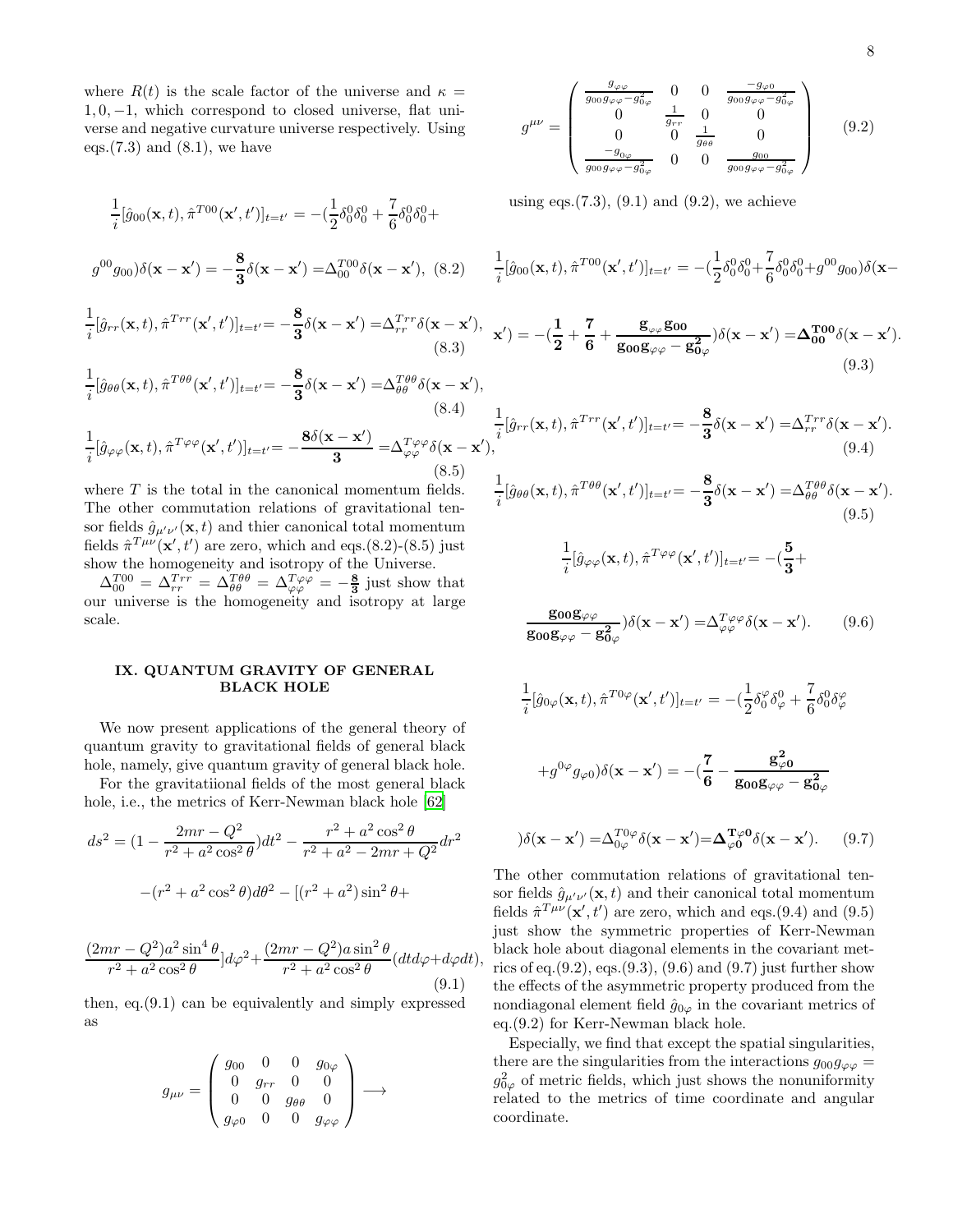## X. SUMMARY AND CONCLUSION

This paper gives both a general canonical quantum gravity theory and the general canonical quantum gravity theories of the Universe and general black hole, deduces general commutation relations of the general gravitational field operators and their different styles of high order canonical momentum operators for this general nonlinear system of the standard gravitational Lagrangian.

This paper concretely show the general commutation relations between the general gravitational field operators and their zeroth, first, second and third styles of high order canonical mementum operators for this general nonlinear system of the standard gravitatioal Lagrangian, and then have finished all the four styles of cannonical quantization of the standard gravity. Especially, the novel equations (6.4) and (6.5) are deduced for the first time, which reflect the nonlinear structure properties of the commutation relations for the standard gravitatioal Lagrangian, i.e., this paper discovers  $\Delta_{\mu\nu}^{(i)\alpha\beta}$  (i = 0, 1, 2, 3) and their relations reflecting symmetric propertis of the standard nonlinear gravitational Lagrangian.

Since quantum gravitational field theory is the very important foundational theory for studying different gravitational field theories. Finally, the conclusions are completely consistent with the existing quantum gravitational field theories because of the general property of this paper's no depending on the concrete metric. The other processings for the quantization are similar to the usual quantization processings, thus we don't repeat here.

So far as is known to all, the ultimate form of quantum gravity is what, all people don't know. This paper presents a general canonical quantum gravity theory that does not depend on the concrete metric, which provides the general canonical quantum gravity theory for benefiting to find the final theory of quantum gravity. Especially, when people want to further do the second quantizatin, they need to use the results of the cannonical quantization to finish the second quantization that gives the ultimate form of quantum gravity, these have been done in our following works due to the length limit of this paper. And because the general canonical quantum gravity theory without dependence of the concrete metric in this paper is the most general, which meet the requirements of the ultimate quantum gravity.

Therefore, this paper give a simpler, direct physical and easily understandable general canonical quantum gravitational theory don't depending on any concrete metric models.

Acknowledgments: The work is supported by the U.S. Department of Energy, contract no. DE-AC02- 05CH11231, NSF through grants PHY-08059, DOE through grant DEFG02- 91ER40681 and National Natural Science Foundation of China (No. 11875081).

- <sup>∗</sup> Electronic address: [c.huang0@hotmail.com](mailto:c.huang0@hotmail.com)
- <span id="page-8-0"></span>† Electronic address: [ychuang@bjut.edu.cn](mailto:ychuang@bjut.edu.cn)
- <span id="page-8-2"></span><span id="page-8-1"></span>‡ Electronic address: [xfli@bjut.edu.cn](mailto:xfli@bjut.edu.cn)
- <span id="page-8-3"></span>[1] Carlo Rovelli, "Quantum gravity". Scholarpedia. 3 (5) (2008) 7117.
- <span id="page-8-4"></span>[2] David J. Griffiths, Introduction to Quantum Mechanics. Pearson Prentice Hall, (2004).
- <span id="page-8-5"></span>[3] Robert M. Wald, General Relativity. University of Chicago Press, (1984), p. 382.
- [4] Feynman, Richard P.; Morinigo, Fernando B.; Wagner, William G. (1995). Feynman Lectures on Gravitation. Reading, Mass.: Addison-Wesley.
- [5] Gary Shiu, Bret Underwood, Kathryn M. Zurek, and Devin G. E. Walker, Probing the Geometry of Warped String Compactifications at the Large Hadron Collider, Phys. Rev. Lett. 100, 031601 (2008); Gary Shiu, Pablo Soler, and Fang Ye, Millicharged Dark Matter in Quantum Gravity and String Theory, Phys. Rev. Lett. 110, 241304 (2013).
- <span id="page-8-6"></span>[6] Yong-Chang Huang, L. Liao and X. G. Lee, Faddeev– Jackiw canonical path integral quantization for a general scenario, its proper vertices and generating functionals, The European Physical Journal, C60 (2009) 481-487.
- <span id="page-8-7"></span>[7] Anthony Zee, Quantum Field Theory in a Nutshell (2nd ed.). Princeton Univ. Press, (2010), p172, 434–435.
- <span id="page-8-8"></span>[8] Roger Penrose, The road to reality : a complete guide to the laws of the universe. Vintage, (2007), p. 1017.
- <span id="page-8-9"></span>[9] Bryce S. DeWitt, Giampiero Espositoc, An introduction to quantum gravity, Int. J. Geom. Meth. Mod. Phys.5:101-156,2008.
- <span id="page-8-10"></span>[10] J. R. Klauder, [gr-qc/0612168.](http://arxiv.org/abs/gr-qc/0612168)
- <span id="page-8-11"></span>[11] R. Geroch, Ann. Phys. (N.Y.) 62, 582 (1971).
- <span id="page-8-12"></span>[12] A. Ashtekar, Phys. Rev. Lett. 46, 573 (1981).
- <span id="page-8-13"></span>[13] B. S. DeWitt, Phys. Rev. 160, 1113 (1967).
- [14] C. J. Isham and A. C. Kakas, Class. Quantum Grav. 1, 621 (1984).
- [15] A. Ashtekar, Phys. Rev. Lett. 57, 2244 (1986).
- <span id="page-8-14"></span>[16] G. Esposito, G. Gionti and C. Stornaiolo, Nuovo Cim. B110, 1137 (1995).
- <span id="page-8-15"></span>[17] G. E. Volovik, The Universe in a Helium Droplet, Int. Ser. Monogr. Phys. 117, 1 (2006).
- <span id="page-8-16"></span>[18] C. W. Misner, Rev. Mod. Phys. 29, 497 (1957).
- [19] B. S. DeWitt, Phys. Rev. 162, 1195 (1967).
- [20] G. 't Hooft and M. Veltman, Ann. Inst. H. Poincare, A20, 69 (1974).
- [21] M. H. Goroff and A. Sagnotti, Nucl. Phys. B266, 709 (1986).
- [22] I. G. Avramidi, Nucl. Phys. B355, 712 (1991).
- [23] G. A. Vilkovisky, Class. Quantum Grav. 9, 895 (1992).
- <span id="page-8-17"></span>[24] F. Canfora, Nucl. Phys. B731, 389 (2005).
- <span id="page-8-18"></span>[25] G. W. Gibbons and S.W. Hawking, Phys. Rev. D15, 2752 (1977).
- <span id="page-8-19"></span>[26] S. W. Hawking, Phys. Rev. D18, 1747 (1978).
- <span id="page-8-20"></span>[27] P. Menotti and A. Pelissetto, Phys. Rev. D35, 1194 (1987).
- <span id="page-8-21"></span>[28] M. Carfora and A. Marzuoli, Class. Quantum Grav. 9, 595 (1992).
- <span id="page-8-22"></span>[29] C. Rovelli and L. Smolin, Phys. Rev. Lett. 61, 1155 (1988).
- <span id="page-8-23"></span>[30] C. Rovelli and L. Smolin, Nucl. Phys. B331, 80 (1990).
- <span id="page-8-24"></span>[31] J. Gracia-Bondia, [hep-th/0206006.](http://arxiv.org/abs/hep-th/0206006)